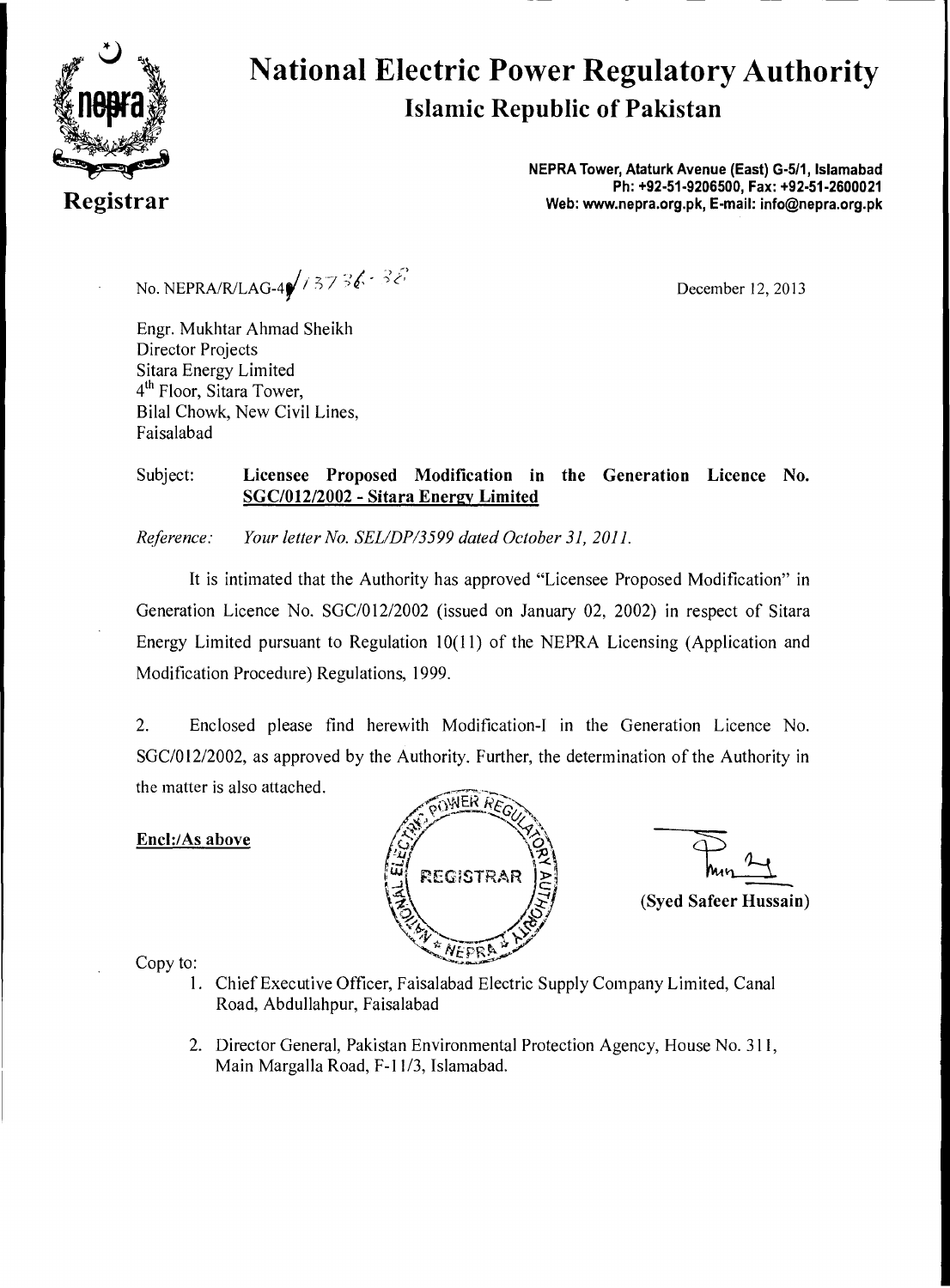# **National Electric Power Regulatory Authority (NEPRA)**

Islamabad - Pakistan

# **GENERATION LICENCE SGC/012/2002**

In exercise of the Powers conferred upon the National Electric Power Regulatory Authority (NEPRA) under Section-26 of the Regulation of Generation, Transmission and Distribution of Electric Power Act, 1997 (XL of 1997), the Authority hereby modifies the Generation Licence granted to SITARA ENERGY LIMITED (issued on January 02, 2002 and expiring on January 01, 2017), to the extent of changes mentioned as here under:-

- $(i).$ **Changes** in **Face Sheet** and **Articles** of the **Generation Licence** attached as **Annexure-A;**
- **(ii). Changes** in **Schedule-I** attached as Modified Schedule-I; and
- **(iii). Changes** in **Schedule-II** attached as Modified Schedule-II.

This **Modification-I** is given under my hand this 12th of **December Two Thousand & Thirteen**  onwer **REGISTR** Registrar

لمعدا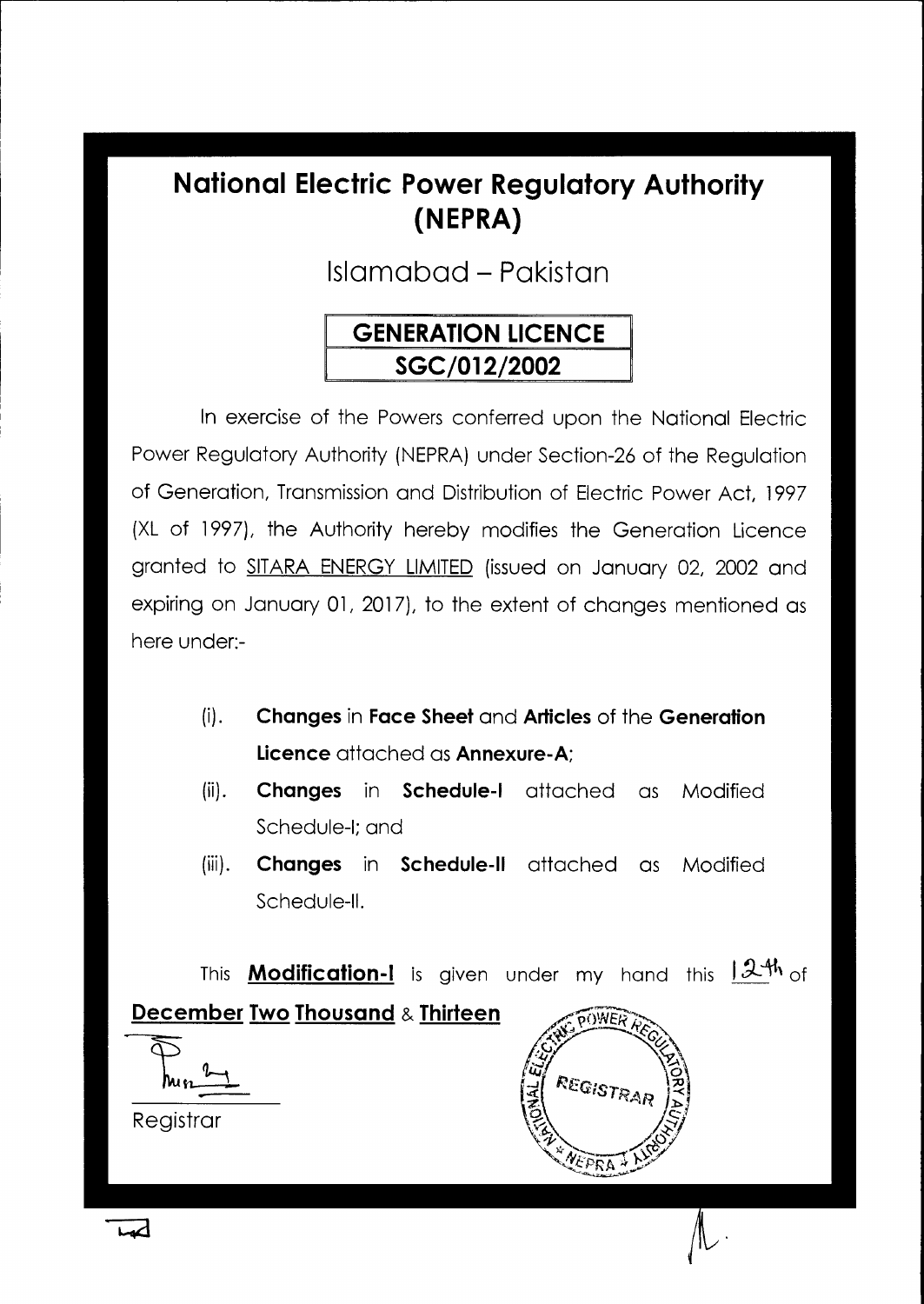### **Details of Modification-I to Generation Licence No. SGC/012/2002, dated January 02, 2002 of Sitara Energy Limited (SEL)**

The modifications made to Face Sheet, Schedule-I and Schedule-II of the Generation Licence No. SGC/012/2002, dated January 02, 2002 are as follows:-

### **(A). Changes in Face Sheet**

(i). The restriction regarding delivery and sale to consumers mentioned in schedule-I is revoked;

(ii). SEL is allowed to sell power to FESCO alongwith its existing Bulk Power Consumers.

### **(B). Changes in Articles of the Generation Licence**

- (i). Article 8 of the Generation Licence will be treated as "Not Applicable";
- (ii). Article 9 of the Generation Licence will be considered as "Not Applicable".



Page 1 of 1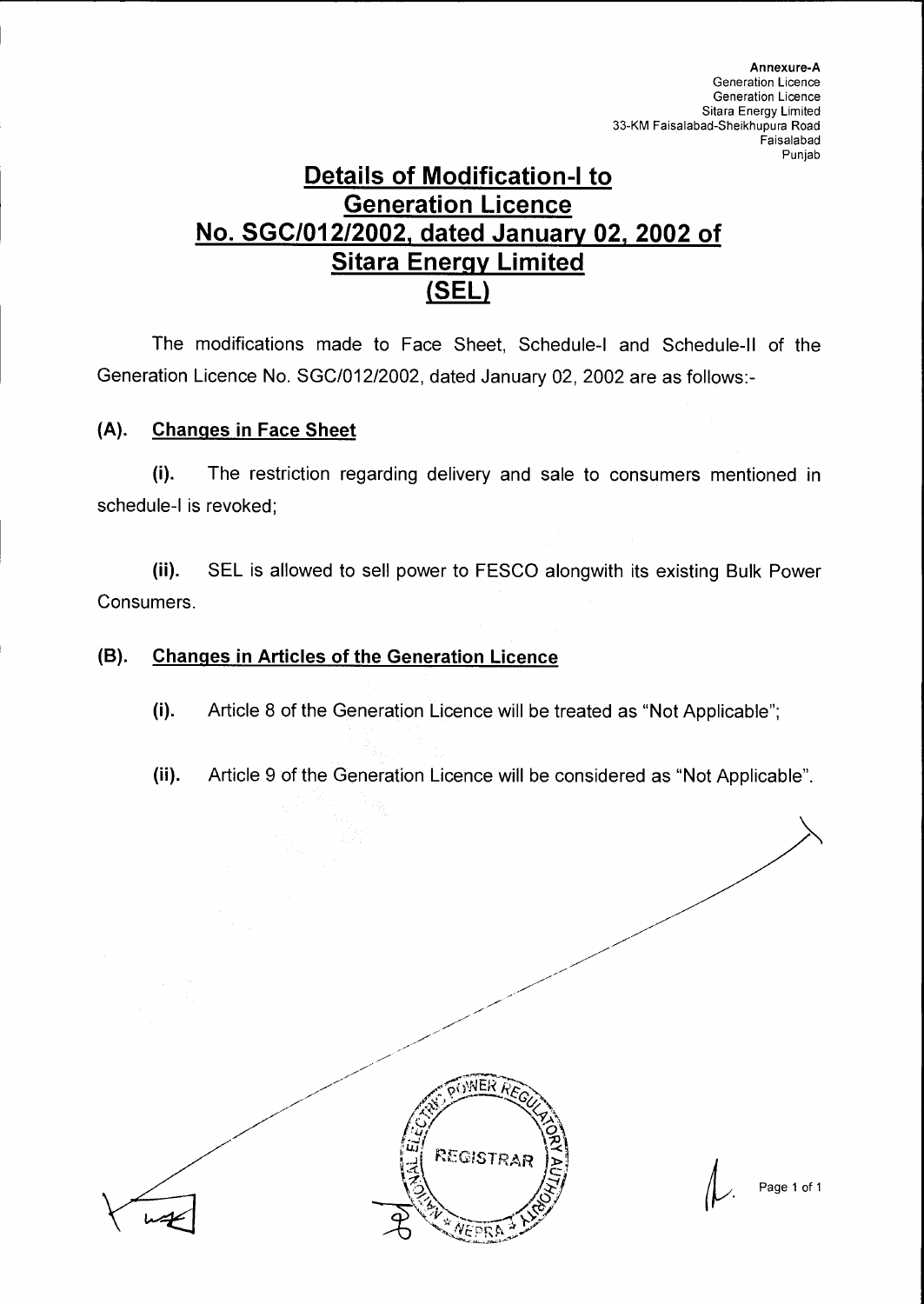Generation Licence Sitara Energy Limited 33-KM Faisalabad-Sheikhupura Road Faisalabad Punjab

# **SCHEDULE-I (Modified)**

The Location, Size (i.e. Capacity in MW), Type of Technology, Interconnection Arrangements, Technical Limits, Technical/Functional Specifications and other details specific to the Generation Facilities of the Licensee are described in this Schedule.



Page 1 of 19 of Modified Schedule —1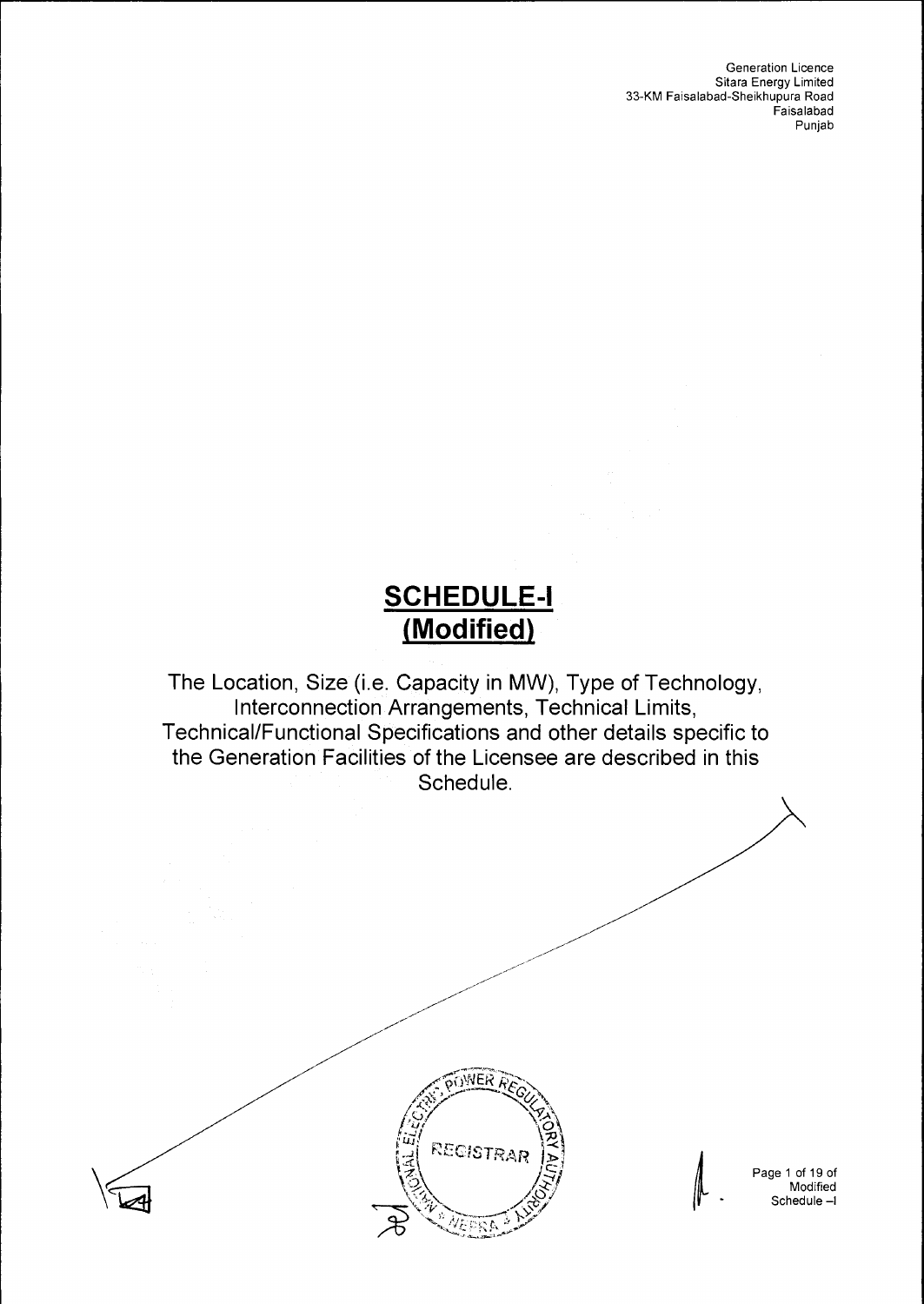



Page 2 of 19 of<br>Modified<br>Schedule – I

 $\overline{\mathbb{R}}$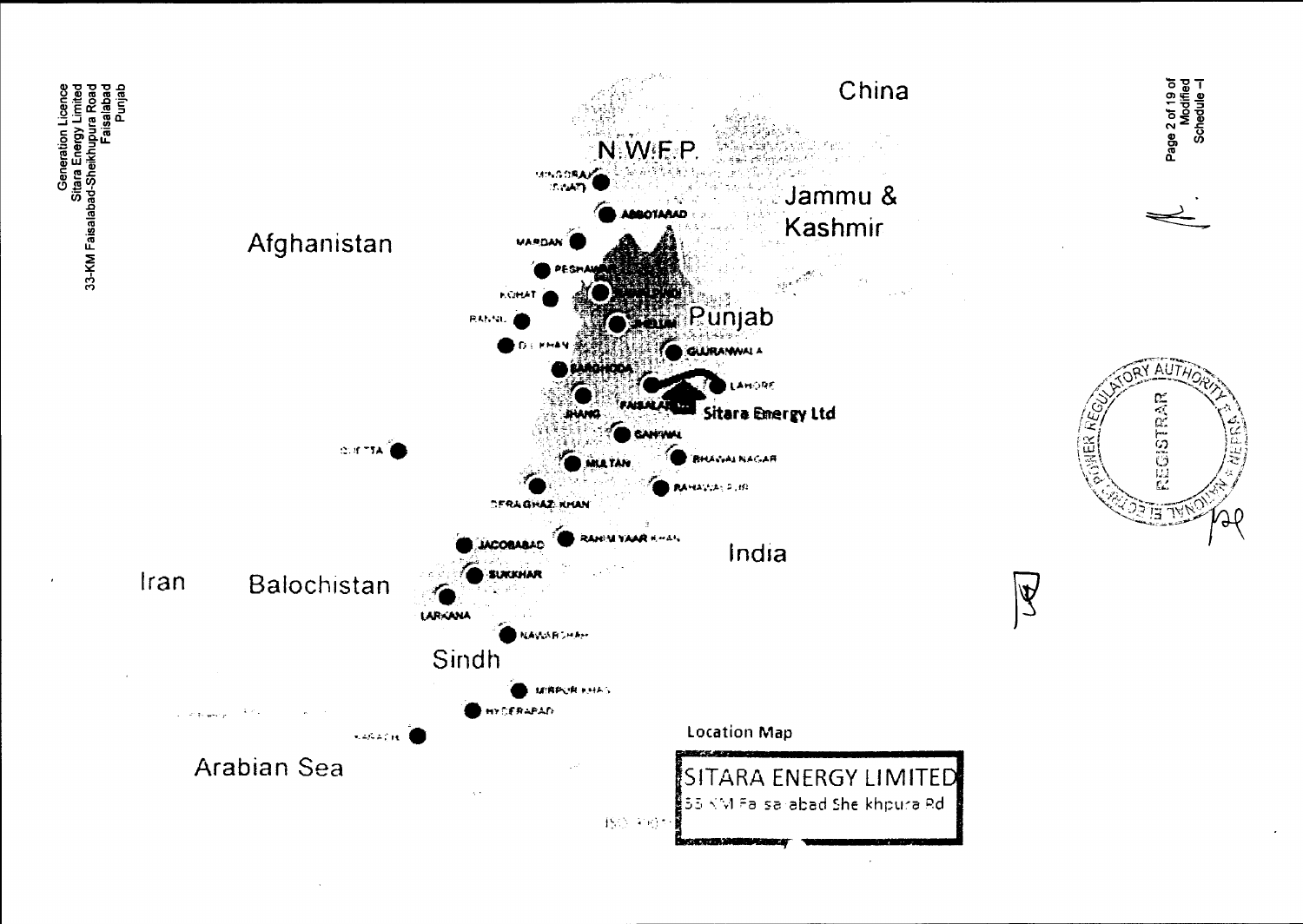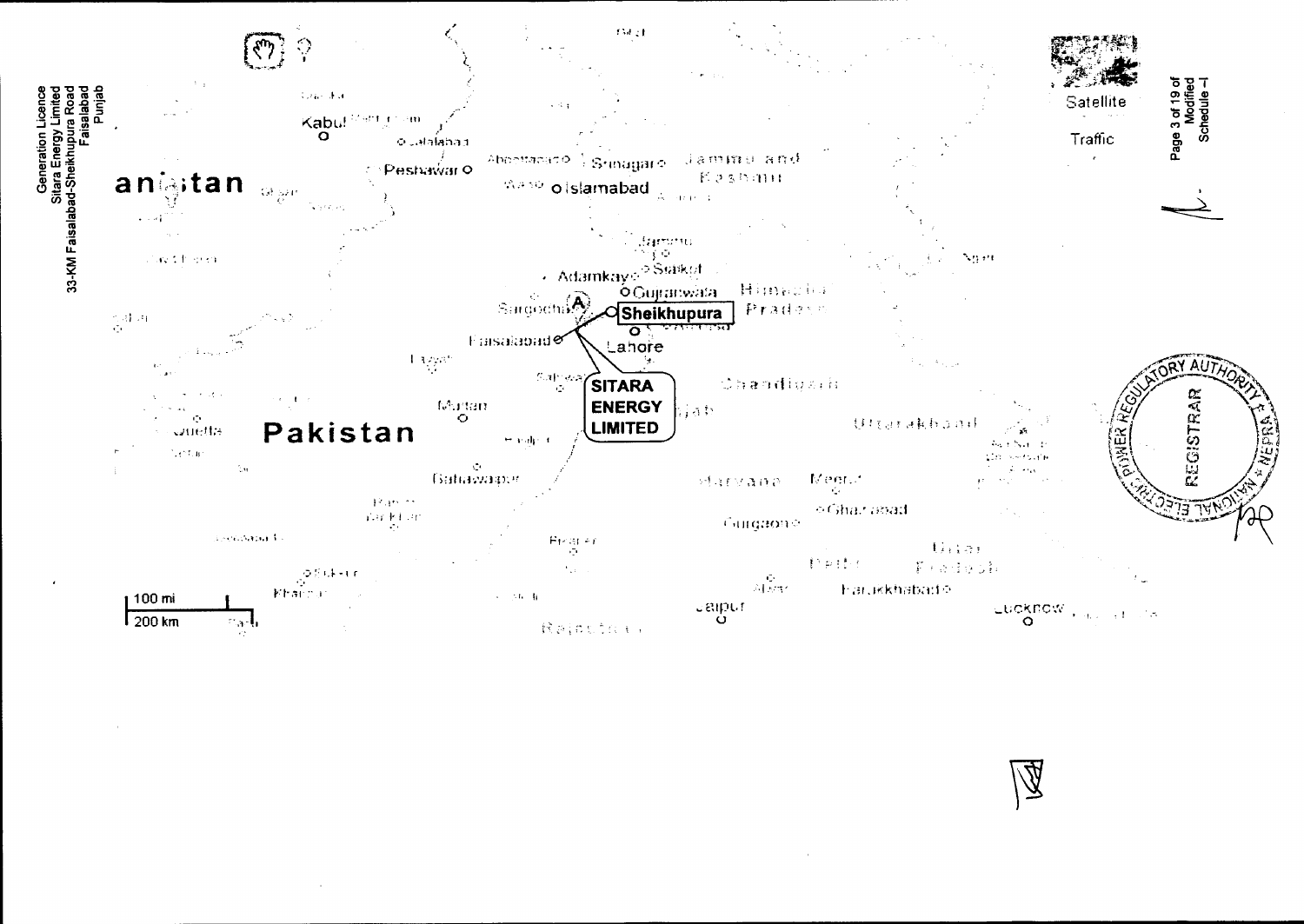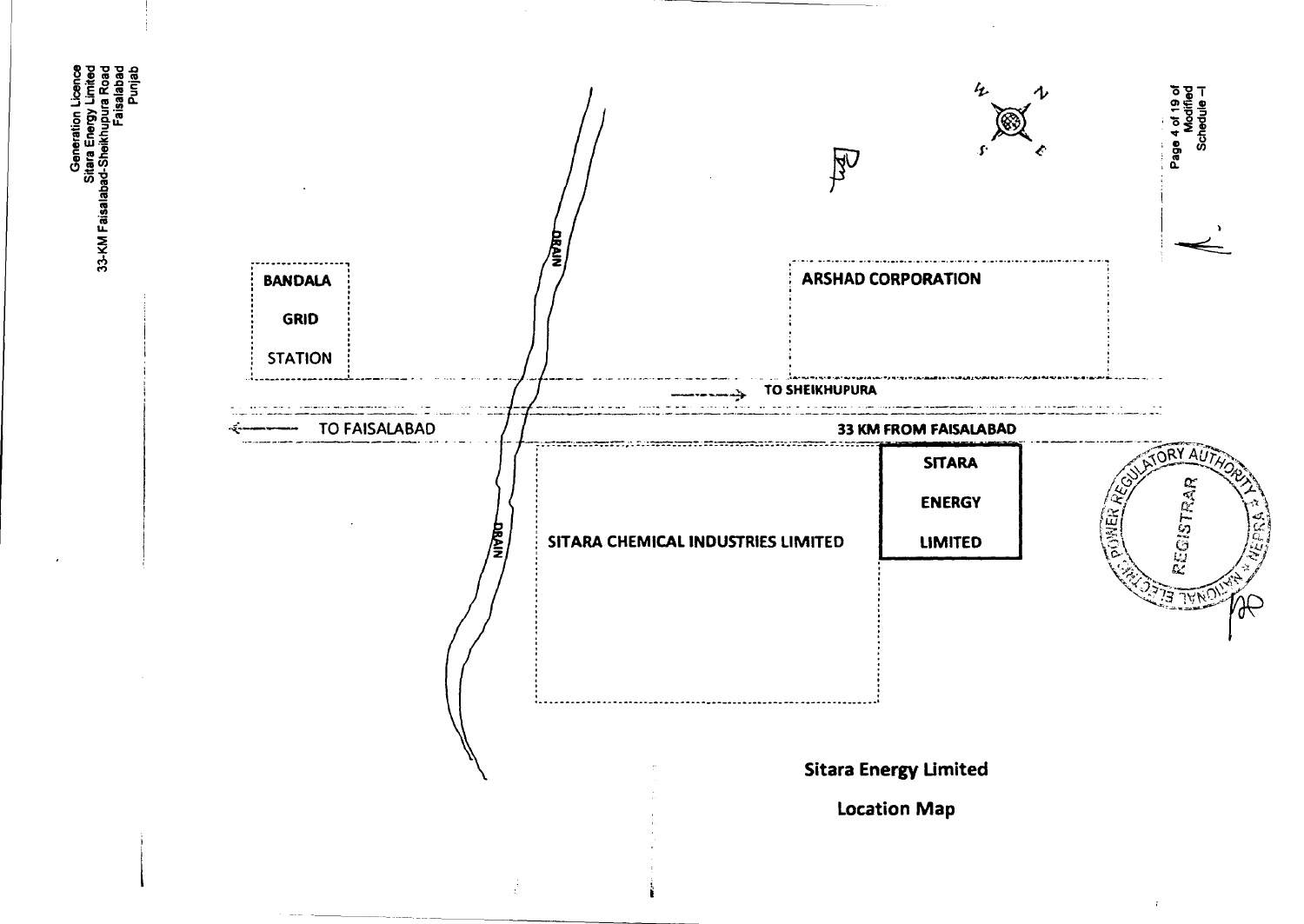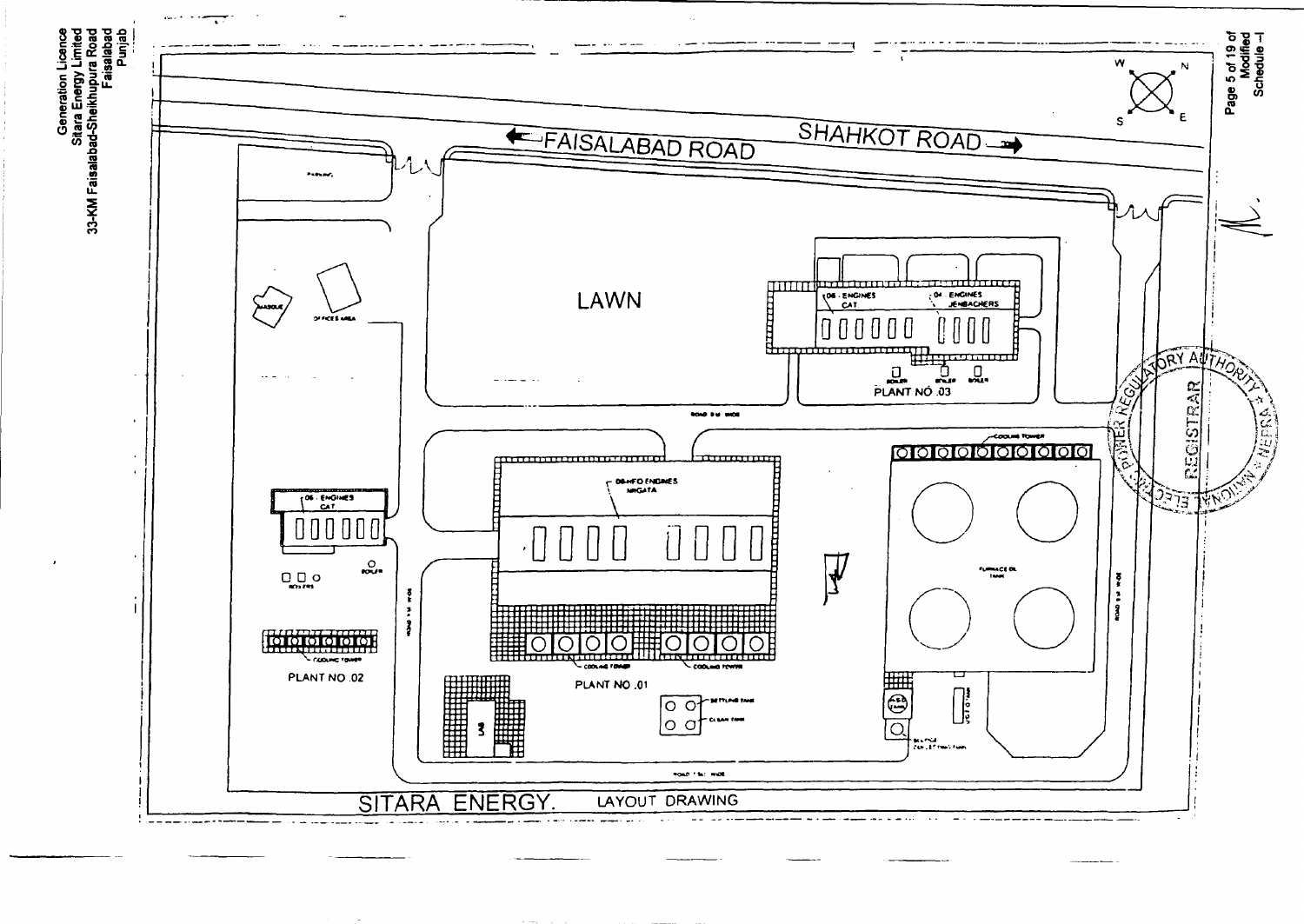

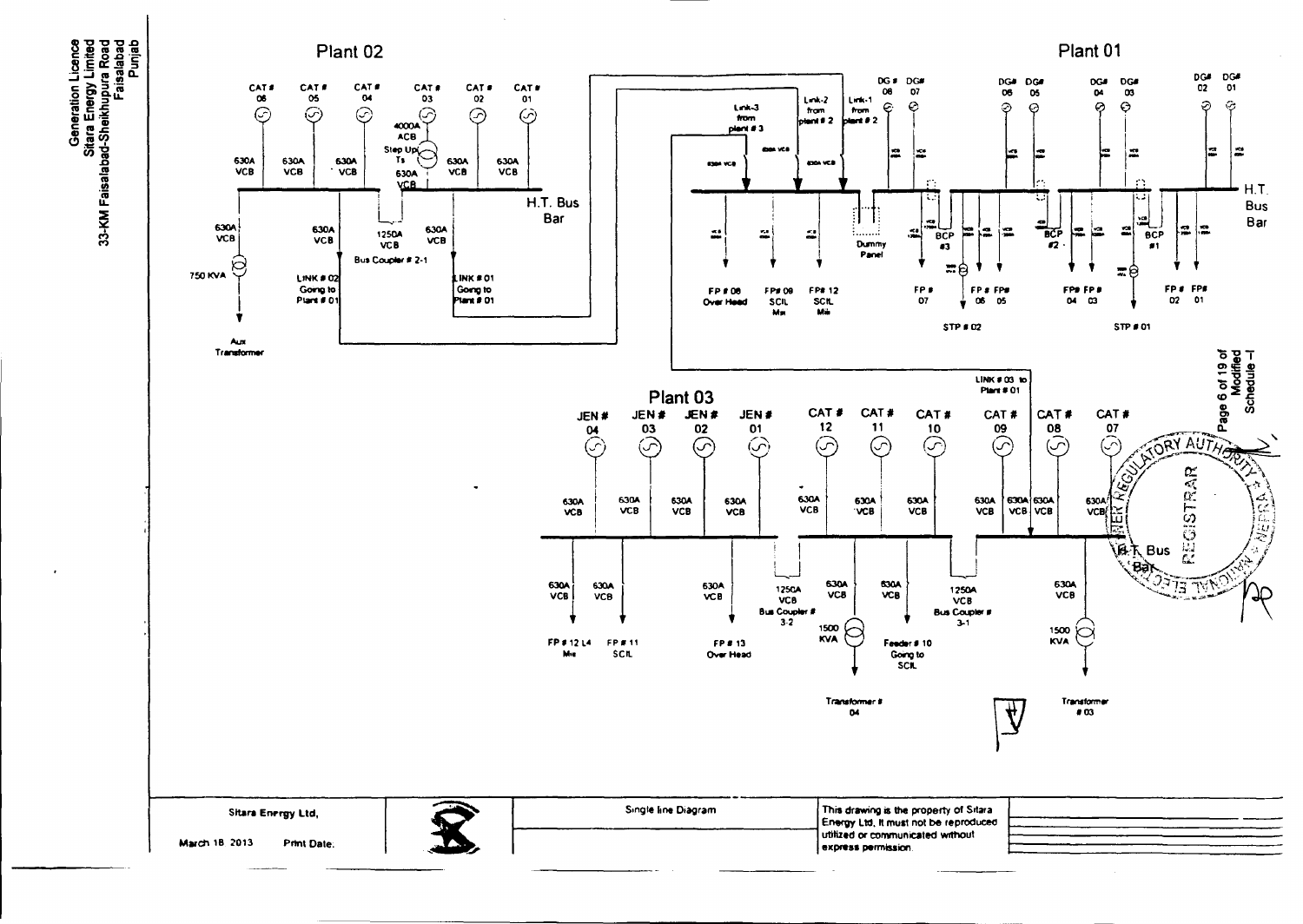### **INTERCONNECTION/TRANSMISSION ARRANGEMENT FOR THE DISPERSAL OF POWER FROM THE POWER PLANT**

The Power generated by the Sitara Energy Limited (SEL) from its Thermal Power Generation facility located at Faisalabad using Furnace Oil shall be dispersed to the Load Center of Faisalabad Electric Supply Company Limited (FESCO).

The Interconnection/Transmission Arrangement for the above mentioned facilities will be at 11 KV voltage as given in the Agreements for Power Purchase (PPA) of September 08, 2007 signed between SEL and FESCO.

The final Interconnection and Transmission Arrangement(s), for the dispersal of power, as agreed by SEL and FESCO shall be communicated to NEPRA in due course of time.



Page 7 of 19 of **Modified** Schedule —1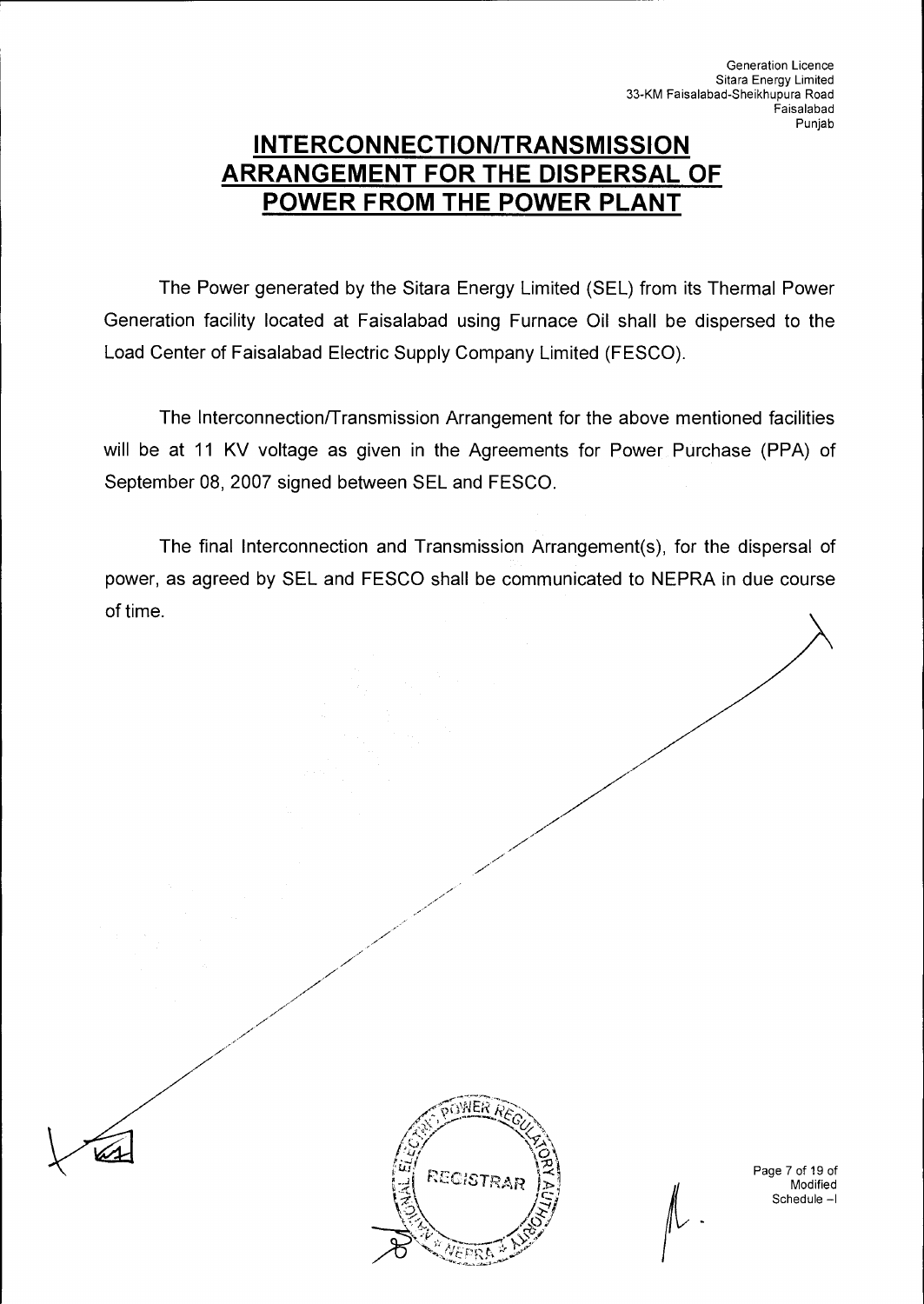### **Details of the Generation Facilities/ Power Plant**

# **(A). General Information**

| (i).      | Name of Applicant                     | Sitara Energy Limited                                       |
|-----------|---------------------------------------|-------------------------------------------------------------|
| (ii).     | <b>Registered /Business</b><br>Office | 601-602 Business Center, Mumtaz Husan Road<br>Karachi-74000 |
| $(iii)$ . | <b>Plant Location</b>                 | 33-Km Faisalabad-Sheikhupura road, Faisalabad.              |
| (iv).     | Type of Generation<br>Facility        | <b>Thermal Generation</b>                                   |

# **(B). Plant Configuration**

| (i).      | <b>Size</b><br>Installed<br>Plant<br>Capacity (Gross ISO) | 49.15 MW                                                        |                       |                                 |
|-----------|-----------------------------------------------------------|-----------------------------------------------------------------|-----------------------|---------------------------------|
|           |                                                           | <b>Unit 1-5</b>                                                 | Unit 6-10             | Unit 11-13                      |
| (ii).     | <b>Type of Technology</b>                                 | <b>Diesel</b><br>Engines                                        | Gas<br>Engines        | Gas<br>Engines                  |
|           | Number of                                                 | <b>Unit 1-5</b>                                                 | <b>Unit 6-10</b>      | Unit 11-13                      |
| $(iii)$ . | Units/Size (MW)                                           | 5 x 5.96 MW                                                     | 5 x 1.95 MW           | 3 x 3.20 MW                     |
|           |                                                           | <b>Unit 1-5</b>                                                 | <b>Unit 6-10</b>      | Unit 11-13                      |
| (iv).     | Unit Make & Model                                         | Nigata<br><b>16V32CLX</b><br>1991                               | Caterpillar<br>G3520C | Janbacher<br><b>JGS620GSE01</b> |
|           | Commissioning/                                            | <b>Unit 1-5</b>                                                 | <b>Unit 6-10</b>      | Unit 11-13                      |
| $(v)$ .   | Commercial<br>Operation<br>date                           | 1995                                                            | 2006                  | 2006                            |
| $(vii)$ . | Expected<br>Life<br>the<br>0f                             | <b>Unit 1-5</b><br><b>Unit 6-10</b><br>Unit 11-13<br>2609108885 |                       |                                 |



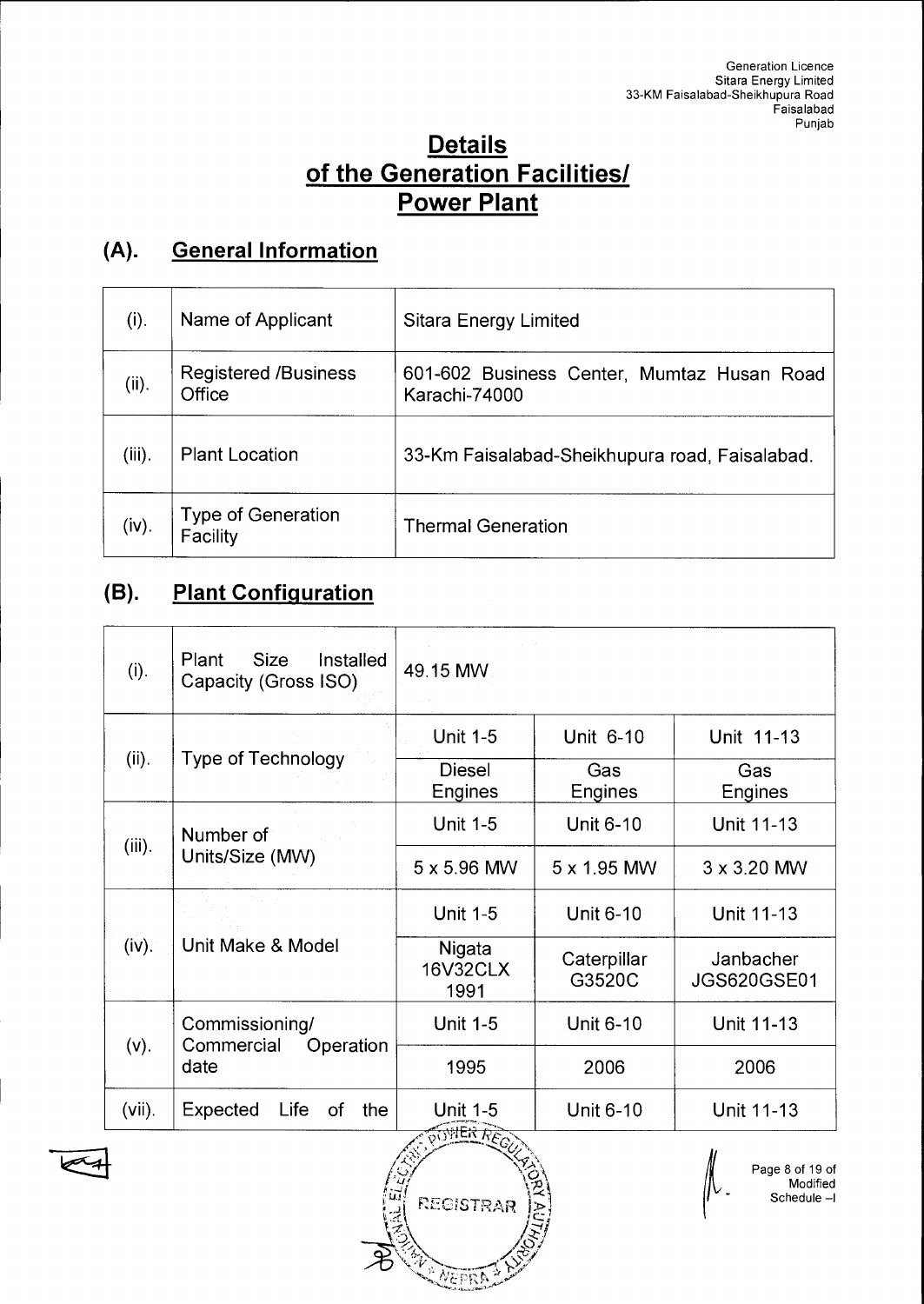|           | <b>Facility from Commercial</b><br>Operation/<br><b>Commissioning Date</b>         | 32 Years        | 25-30 Years        | 25-30 Years        |
|-----------|------------------------------------------------------------------------------------|-----------------|--------------------|--------------------|
|           | Expected Remaining<br>useful Life of the Facility<br>at the time of Grant of       | <b>Unit 1-5</b> | Unit 6-10          | Unit 11-13         |
| $(vii)$ . | Original Generation<br>Licence<br>(No.<br>SGC/012/2002, dated<br>January 02, 2002) | 25 Years        |                    |                    |
|           | Expected Remaining                                                                 | <b>Unit 1-5</b> | Unit 6-10          | Unit 11-13         |
| $(ix)$ .  | useful Life of the Facility<br>at the time of this<br>Modification-I               | 14 Years        | <b>18-20 Years</b> | <b>18-20 Years</b> |

## **(C). Fuel/Raw Material Details**

| $(i)$ .   | <b>Primary Fuel</b>                        | Heavy Furnace Oil (HFO) and Natural Gas (NG) |                                                         |
|-----------|--------------------------------------------|----------------------------------------------|---------------------------------------------------------|
| (ii).     | Fuel<br>(imported/Indigenous)              | Both, depending on availability              |                                                         |
|           |                                            | <b>HFO</b>                                   | <b>NG</b>                                               |
| $(iii)$ . | <b>Fuel Supplier</b>                       | PSO/Shell/Caltex                             | Sui Northern Gas<br><b>Pipelines Limited</b><br>(SNGPL) |
|           |                                            | <b>HFO</b>                                   | <b>NG</b>                                               |
| (iv).     | <b>Supply Arrangement</b>                  | Road/Tankers                                 | <b>Through Pipeline</b>                                 |
| $(v)$ .   | No of Storage Tanks for<br><b>HFO</b>      | Four (04)                                    |                                                         |
| $(vi)$ .  | Storage Capacity<br>of<br>each Tank of HFO | 2876 Tons/Tank                               |                                                         |
| $(vii)$ . | Gross Storage for HFO                      | 11504 Tons                                   |                                                         |

 $\overline{\mathbb{R}}$ 



 $\mathsf{I}^\mathsf{V}$  -

Page 9 of 19 of Modified Schedule —I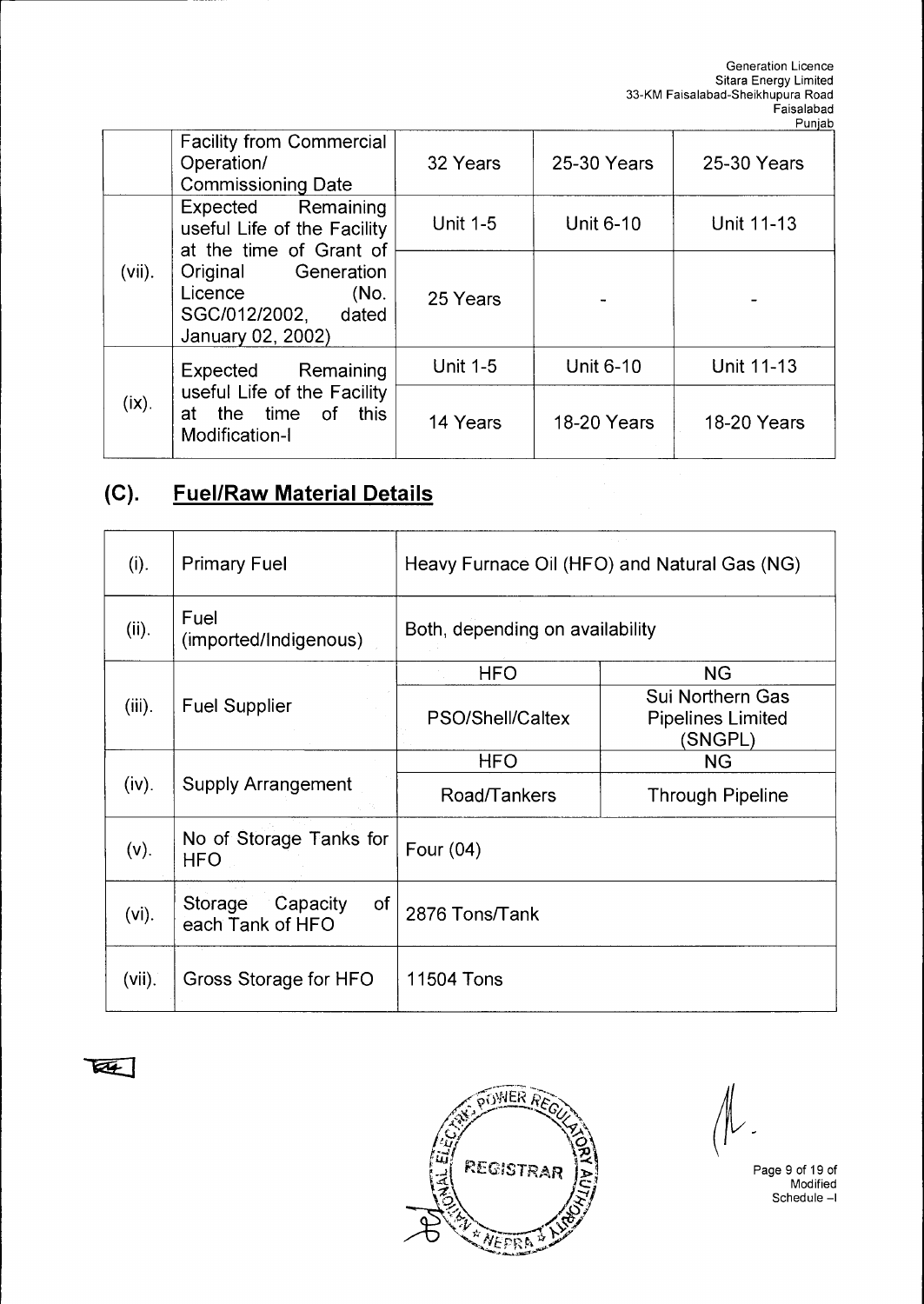## **(D). Emission Values**

| (i).      | $SO_x$ (mg/Nm <sup>3</sup> )          | 818 ppm (14.32 tons per day) |
|-----------|---------------------------------------|------------------------------|
| (ii).     | NO <sub>x</sub> (mg/Nm <sup>3</sup> ) | 1200 ppm                     |
| $(iii)$ . | CO <sub>2</sub>                       | Not applicable               |
| (iv).     | $PM_{10}$                             | Not applicable               |

### **(E). Cooling System**

| (i). | <b>Cooling Water</b><br>Source/Cycle | Tube Well |
|------|--------------------------------------|-----------|
|------|--------------------------------------|-----------|

### **(F). Plant Characteristics**

| (i).      | <b>Generation Voltage</b>                                                           | 11000 V               |
|-----------|-------------------------------------------------------------------------------------|-----------------------|
| (ii).     | Frequency                                                                           | 50 Hz                 |
| $(iii)$ . | <b>Power Factor</b>                                                                 | 0.80 lagging          |
| (iv).     | <b>Automatic Generation</b><br>Control (AGC)                                        | Provided              |
| $(v)$ .   | <b>Ramping Rate</b>                                                                 | 0.1% per second       |
| $(vi)$ .  | Time required to<br>Synchronize to Grid and<br>loading the complex to<br>full load. | To be provided later. |



 $\llap{$\frac{\ell}{2}$}$ 

Page 10 of 19 of Modified Schedule —I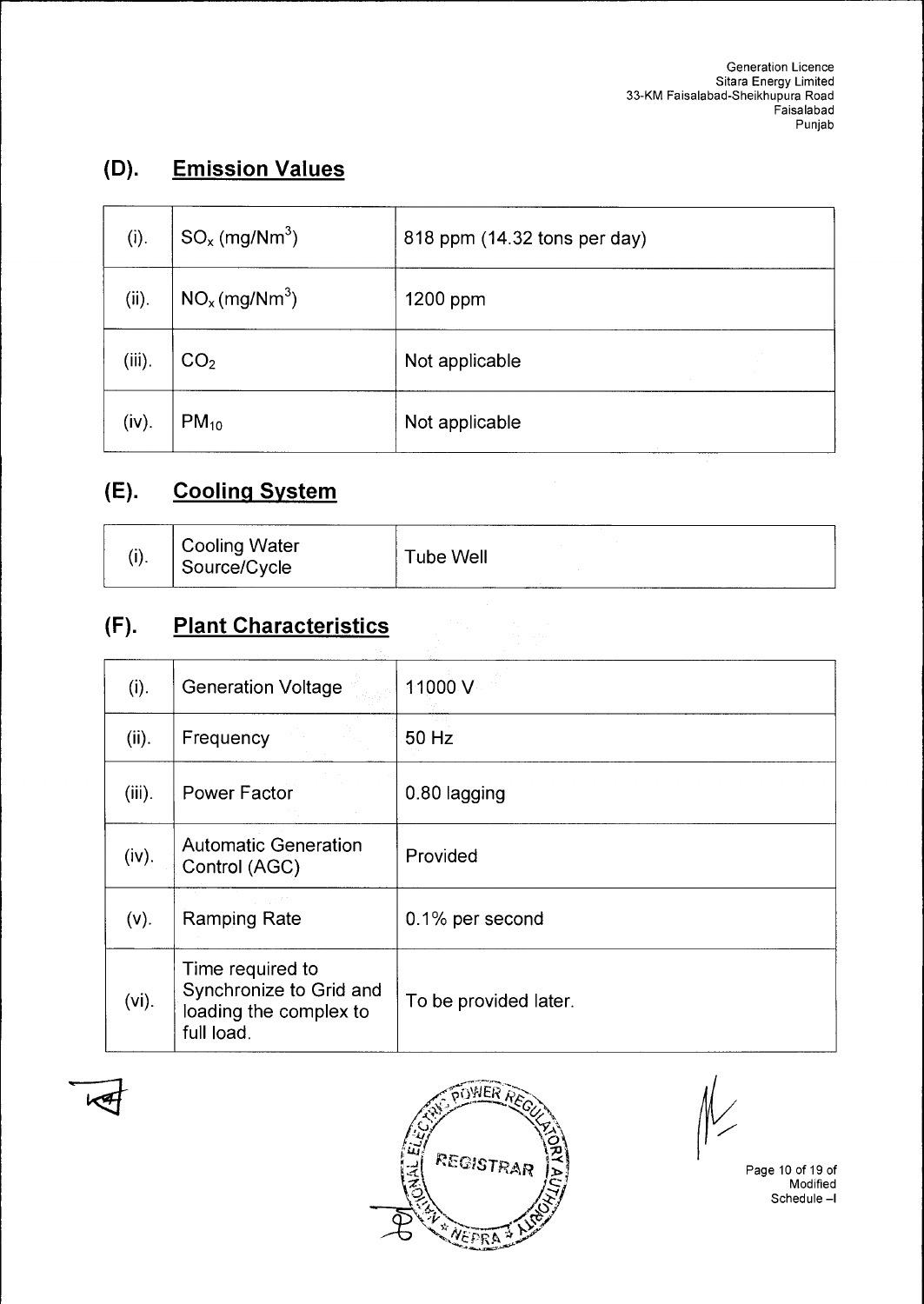|                            | Information Regarding Distribution Network for Supply of Power to |
|----------------------------|-------------------------------------------------------------------|
| <b>Bulk Power Consumer</b> |                                                                   |

| Α.          | No. of Feeder                                                                                                                                                                                                                                                               | 7 Nos. (feeder No. 1, 2, 3, 4, 5, 6 & 7)                                                                                                                                                                                                                                                  |
|-------------|-----------------------------------------------------------------------------------------------------------------------------------------------------------------------------------------------------------------------------------------------------------------------------|-------------------------------------------------------------------------------------------------------------------------------------------------------------------------------------------------------------------------------------------------------------------------------------------|
| <b>B.</b>   | Length of Each Feeder                                                                                                                                                                                                                                                       | Feeder No. 1<br>14407 Meters<br>Feeder No. 2<br>805 Meters<br>Feeder No. 3<br>805 Meters<br>Feeder No. 4<br>805 Meters<br>Feeder No. 5<br>6165 Meters<br>Feeder No. 6<br>6285 Meters<br>Feeder No. 7 805 Meters<br>Complete details is in Table-I*, at<br>page 13 of 19 of this Schedule. |
| C.          | Length of Each Feeder to Each<br>Consumer                                                                                                                                                                                                                                   | Please see Table-III*** at page 15 of<br>19 and the attached map of the area<br>of supply of SEL at page 17 of 19 of<br>this Schedule.                                                                                                                                                    |
| D.          | In respect of all the Feeders,<br>describe the property (streets,<br>farms, agri land, etc.) through,<br>under or over which they pass<br>the<br>right<br>to<br>customer<br>up<br>premise's<br>premises,<br>and<br>whether they cross-over or pass<br>near the DISCO lines. | All the feeders are owned by SEL.<br>The responsibility for Operation &<br>Maintenance of all Feeders is with<br>SEL.                                                                                                                                                                     |
|             | by SPP.<br>Whether<br>owned<br>consumer or DISCO-(deal with<br>each Feeder separately)                                                                                                                                                                                      |                                                                                                                                                                                                                                                                                           |
| Ε.          | - If owned by DISCO, please<br>furnish particulars<br>of l<br>contractual arrangement<br>Operation and maintenance<br>responsibility for<br>each<br>Feeder                                                                                                                  | All the feeders are owned by SEL.<br>The responsibility for Operation &<br>Maintenance of all Feeders is with<br>SEL.                                                                                                                                                                     |
| $F_{\cdot}$ | <b>Whether</b><br>with<br>connection<br>DISCO's<br>network<br>exists<br>(whether active or not)-If Yes,<br>provide details of connection<br>arrangement (both technical and<br>contractual)                                                                                 | All the SEL feeders are completely<br>No.<br>connection<br>independent.<br>whatsoever (active or otherwise)<br>exists with FESCO network.                                                                                                                                                 |
| G.          | Any other network information<br>deemed relevant for disclosure<br>to or consideration by NEPRA                                                                                                                                                                             | A detailed map showing in detail the<br>demographic and topographic layout<br>of the Area of Supply is at page17 of<br>19 of this Schedule of this Schedule.                                                                                                                              |
|             | WER REGULA                                                                                                                                                                                                                                                                  | Page 11 of 19 of                                                                                                                                                                                                                                                                          |



 $\vert$ ' $\vert$ 

 $\vec{z}$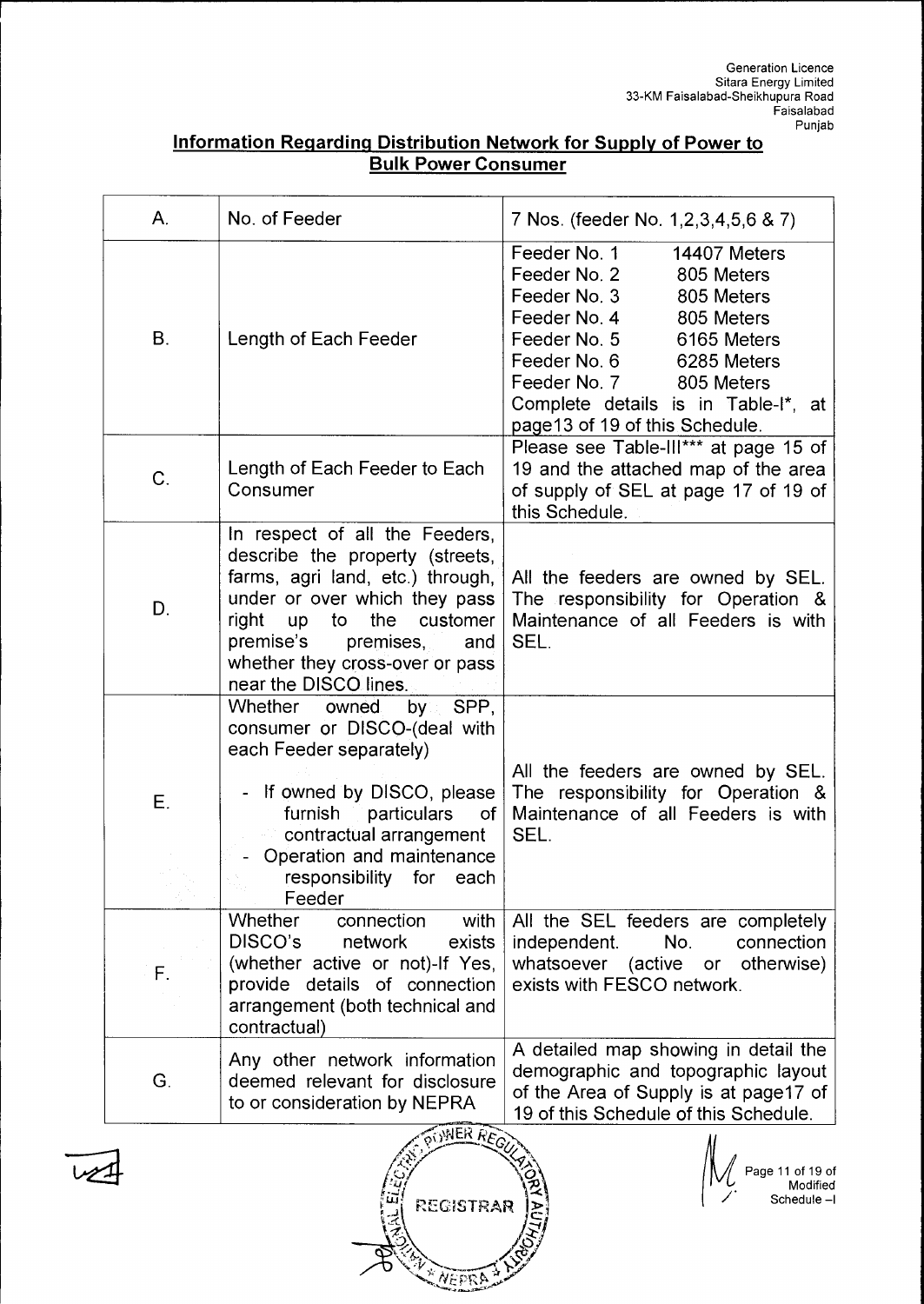### **Information Pertaining to the Bulk Power Consumer of the Licensee**

| А. | No. of Consumers                                                                                                                                                                                                                                                                     | 16 Nos.<br>For details see Table-II** (column C) at<br>page 14 of 19 of this Schedule.                                     |
|----|--------------------------------------------------------------------------------------------------------------------------------------------------------------------------------------------------------------------------------------------------------------------------------------|----------------------------------------------------------------------------------------------------------------------------|
| В. | Location of consumers<br>(distance and/or identity of<br>premises)                                                                                                                                                                                                                   | See Table-III*** at page15 of 19 and the<br>attached map of the area of supply of SEL<br>at page 17 of 19 of this Schedule |
| C. | Contracted Capacity and<br>Load Factor for each<br>consumer                                                                                                                                                                                                                          | See Table-II at page 14 of 19 of this<br>Schedule (column D & E)                                                           |
| D. | <b>Specify Whether</b><br>the consumer is an<br>$\mathbf{L}$<br>associated<br>undertaking of the SPP -<br>if yes,<br>specify percentage<br>ownership of<br>equity;<br>there are common<br>Ш.<br>directorship;<br>III. either can exercise<br>influence or<br>control over the other. | See Table-IV**** at page 16 of 19 of this<br>Schedule (column D)                                                           |
| Ε. | Specify nature of contractual<br>relationship i) b/w each<br>consumer and the SPP; and<br>2) each consumer and host<br><b>DISCO</b>                                                                                                                                                  | See Table-IV**** at page 16 of 19 of this<br>Schedule (column E & F)                                                       |
| F. | Capacity originally sanctioned<br>by provincial Government - If<br>subsequently enhanced,<br>evidence of permissions for<br>enhancement                                                                                                                                              | Original Capacity sanctioned by<br>Government of Punjab is 48 MW.                                                          |
| G. | Tariff arrangement and<br>particular with<br><b>WAPDA/Provincial</b><br>Government                                                                                                                                                                                                   | As per WAPDA charges                                                                                                       |





Page 12 of 19 of Modified Schedule -1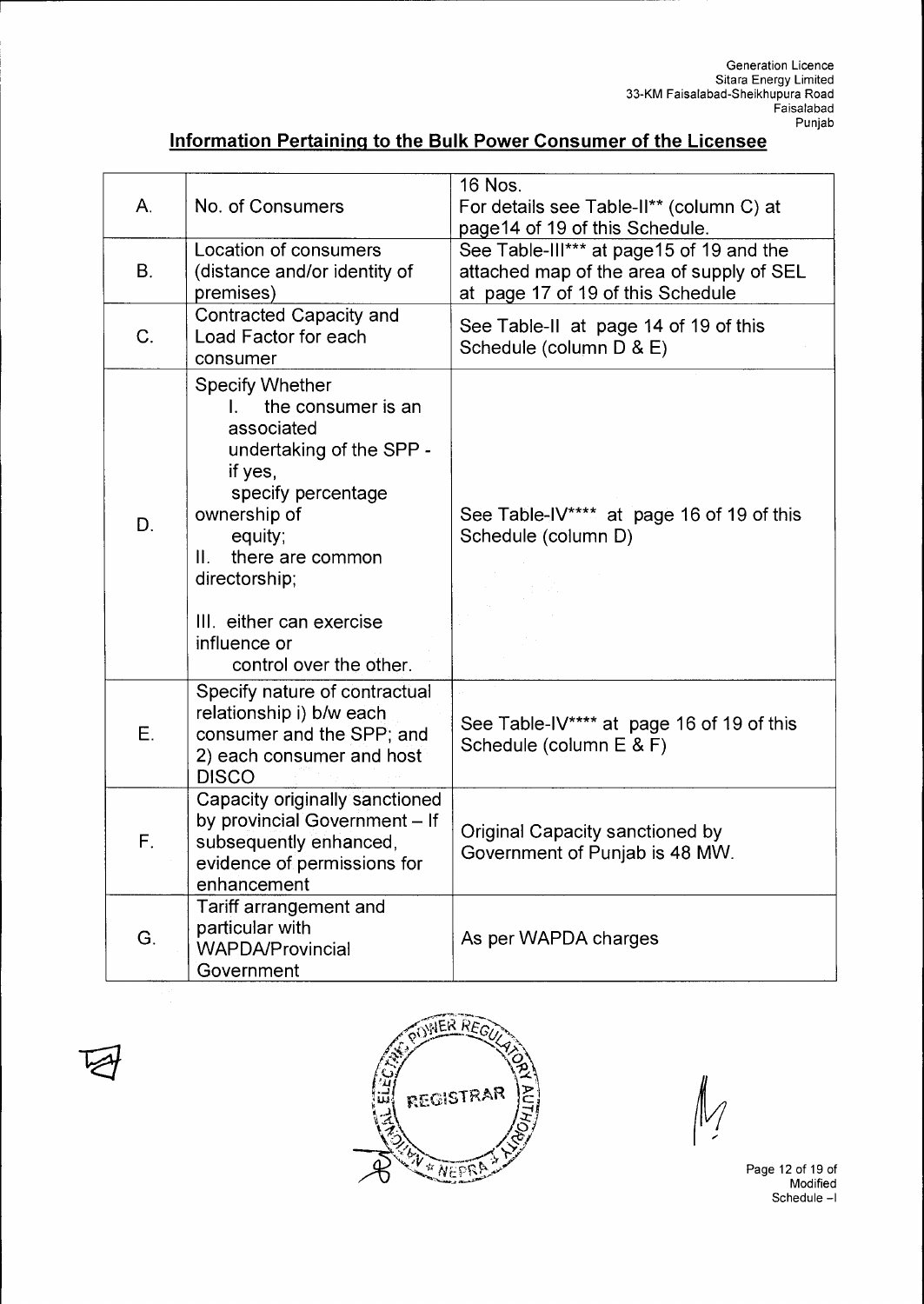| <u> 1 avr. 1</u><br>Sr. No. | Feeder<br>No.  | <b>Length of Feeder</b>                | <b>Type of Feeder</b>                                                                                                          | <b>Total Length</b><br>of Feeder |
|-----------------------------|----------------|----------------------------------------|--------------------------------------------------------------------------------------------------------------------------------|----------------------------------|
| $\mathbf{1}$                | $\mathbf{1}$   | 14257 Meters<br>150 Meter              | O/H Line Osprey Conductor<br>Under Ground Cable 1 C 300<br>$mm2$ XPLE                                                          | 14407 Meters                     |
| $\overline{2}$              | $\overline{2}$ | 805 Meters                             | Under Ground Cable 1 C 240<br>$mm2$ XPLE x 6                                                                                   | 805 Meters                       |
| 3                           | $\overline{3}$ | 805 Meters                             | Under Ground Cable 1 C 240<br>$mm2$ XPLE x 6                                                                                   | 805 Meters                       |
| $\overline{4}$              | $\overline{4}$ | 805 Meters                             | Under Ground Cable 1 C 240<br>mm <sup>2</sup> XPLE x 6                                                                         | 805 Meters                       |
| 5                           | 5              | 5955 Meters<br>150 Meters<br>60 Meters | O/H Line Osprey / Panther<br>Under Ground Cable 1 C 240<br>$mm2$ XPLE x 6<br>Under Ground Cable 1 C 400<br>$mm2$ XPLE x 6      | 6165 Meters                      |
| 6                           | 6              | 6075 Meters                            | O.H line<br>Osprey/Panther/Dog<br>Under Ground Cable 1 C 240<br>$mm2$ XPLE x 3<br>Under Ground Cable 1 C 240<br>$mm2$ XPLE x 3 | 6285 Meters                      |
| 7                           |                | 805 Meters                             | Under Ground Cable 1 C 240<br>$mm2$ XPLE x 6                                                                                   | 805 Meters                       |

**Table-I\*** 





 $\frac{1}{2}$ 

Page 13 of 19 of Modified Schedule —I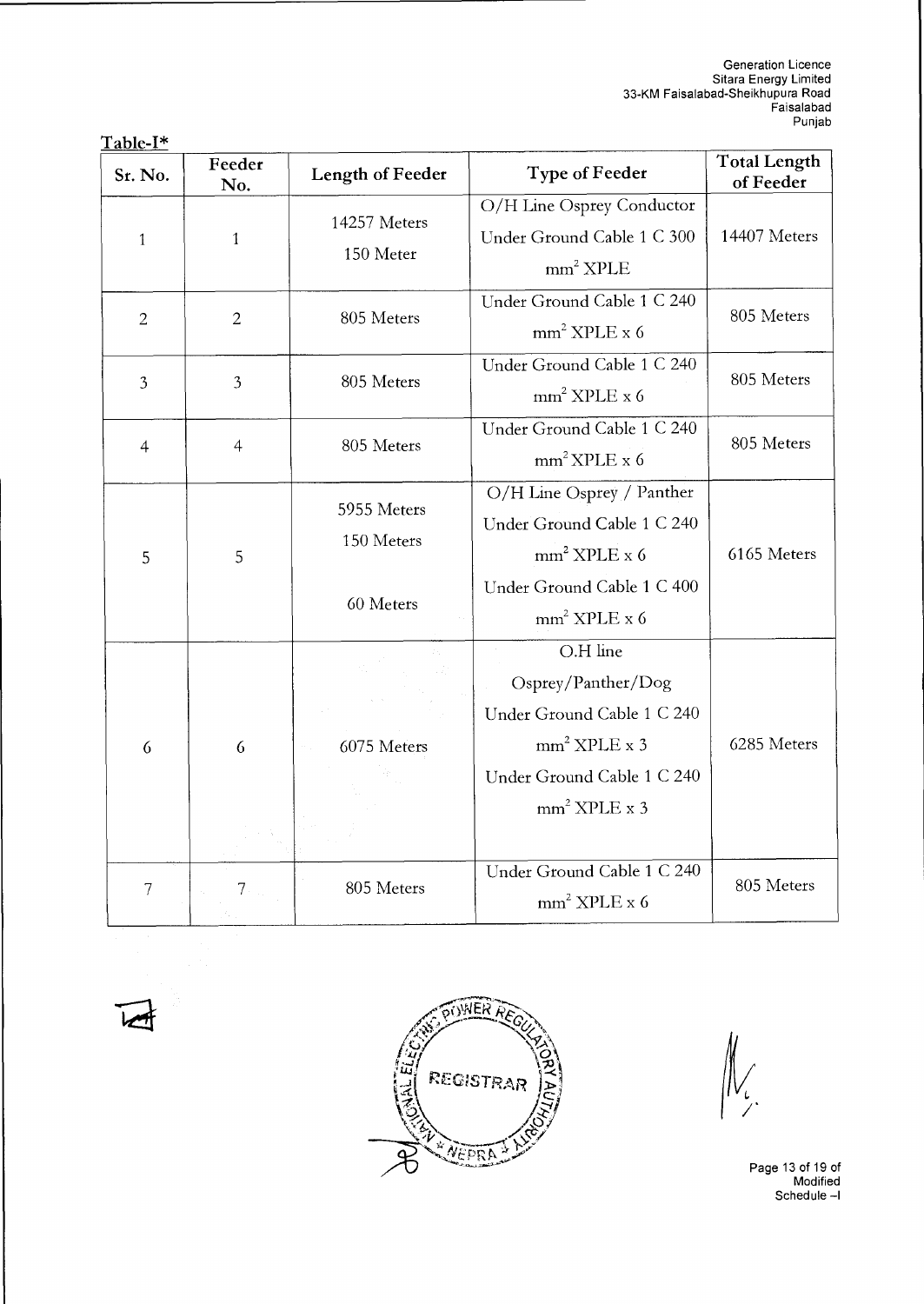| 'able-∏<br>. |
|--------------|
|--------------|

| Sr. No.        | Feeder<br>No. | Consumer<br><b>Contracted Capacity</b>                    |              | <b>Load Factor</b> |  |
|----------------|---------------|-----------------------------------------------------------|--------------|--------------------|--|
| $\mathbf{A}$   | $\bf{B}$      | $\mathbf C$                                               | D            | $\bf E$            |  |
| $\mathbf{1}$   |               | <b>SCIL Textile Division</b><br>No.2                      | 2000 KW      | 0.96               |  |
| $\overline{c}$ |               | Choudhry Flour Mills                                      | 225 KW       | 0.94               |  |
| $\mathfrak{Z}$ |               | <b>Aslam Chemicals</b>                                    | 200 KW       | 0.66               |  |
| $\overline{4}$ | $\mathbf{1}$  | Shahbaz Garments<br>Pvt. Ltd (Formerly<br>Yasir Spinning) | 1600 KW      | 0.6                |  |
| 5              |               | <b>Bismillah Processing</b><br>Mills                      | 501 KW       | 0.74               |  |
| 6              |               | Amtex                                                     | 1700 KW      | 0.99               |  |
| $\overline{7}$ | $2,3,4$ & 7   | Sitara Chemical<br>Industries Ltd.                        | 28000 KW     | 0.96               |  |
| 8              |               | Isphan Weaving Mills                                      | 154.5 KW     | 0.61               |  |
| 9              |               | Fine Weaving Mills                                        | 125 KW       | 0.74               |  |
| $10\,$         |               | Amir Shahzad                                              | 150 KW       | 0.95               |  |
| 11             |               | Madni Ghee Mills                                          | 400 KW       | 0.94               |  |
| 12             | 5             | Amjad Aslam<br>Weaving Mills                              | <b>80 KW</b> | 0.5                |  |
| 13             |               | <b>Bismillah Weaving</b><br>Mills                         | 178 KW       | 0.93               |  |
| 14             |               | Habib Calico Weaving<br>Mills                             | 150 KW       | 0.96               |  |
| $-15$          |               | Mustafa Spinning<br>Mills                                 | 1600 KW      | 0.96               |  |
| 16             | 6             | <b>SCIL Textile Division</b><br>No.1                      | 2000 KW      | 0.97               |  |





Page 14 of 19 of Modified Schedule —1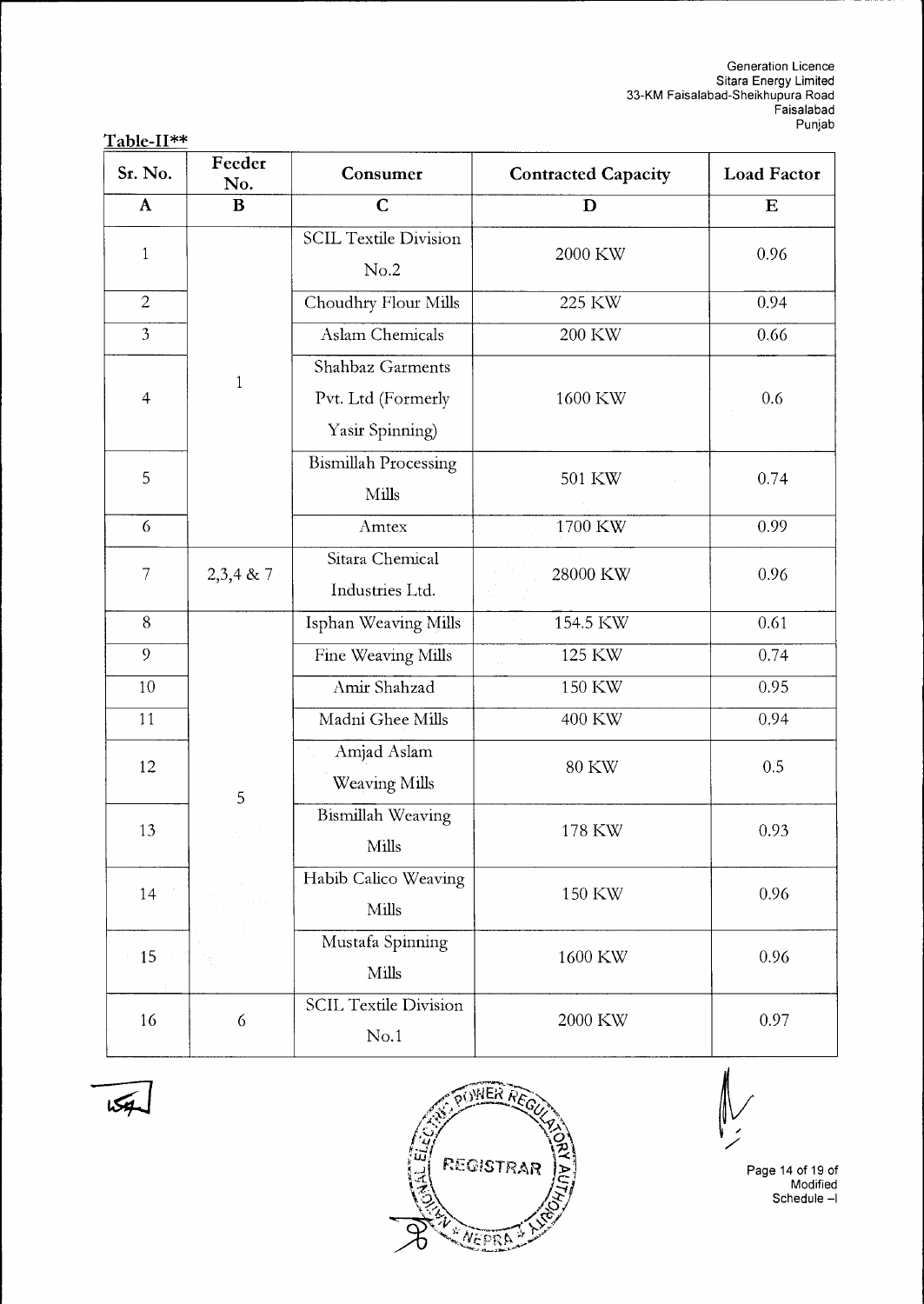|  |  |  | Table-III*** |  |  |
|--|--|--|--------------|--|--|
|  |  |  |              |  |  |

| Sr. No.        | Feeder<br>No.  | Consumer                                                  | Length from<br>SEL to<br>Consumer | Length of<br>Consumers<br>service cable<br>from SEL<br>Feeder | Type of<br>Consumers<br>service cable                                       |  |
|----------------|----------------|-----------------------------------------------------------|-----------------------------------|---------------------------------------------------------------|-----------------------------------------------------------------------------|--|
| $\mathbf{A}$   | $\bf{B}$       | $\mathbf C$                                               | D                                 | E                                                             | $\mathbf F$                                                                 |  |
| $\mathbf{1}$   |                | <b>SCIL Textile Division</b><br>No. 2                     | 6816 Meters (M)                   | 30 M Cable                                                    | $3 \text{ C } 120 \text{ mm}^2$<br><b>XPLE</b>                              |  |
| $\mathbf{2}$   |                | Choudhry Flours Mills                                     | 3940 M                            | 200 M O/H<br>Line<br>20 M Cable                               | Dog Conductor<br>3 C 95 mm <sup>2</sup> XPLE                                |  |
| 3              |                | Aslam Chemicals                                           | 950 M                             | 720 M O/H<br>Line<br>40 M Cable                               | Dog Conductor<br>3 C 95 mm <sup>2</sup> XPLE                                |  |
| $\overline{4}$ | $\mathbf{1}$   | Shahbaz Garments Pvt.<br>Ltd (Formerly Yasir<br>Spinning) | 7740 M                            | 45 M Cable                                                    | 3 C 120 mm <sup>2</sup><br><b>XPLE</b>                                      |  |
| 5              |                | <b>Bismillah Processing</b><br>Mills                      | 14407 M                           | 60 M Cable                                                    | 3 C 70 mm <sup>2</sup> XPLE                                                 |  |
| 6              |                | Amtex                                                     | 14417 M                           | 200 M O/H<br>Line<br>400+150_30 M<br>Cable                    | Dog Conductor<br>3 C 95 mm <sup>2</sup> XPLE                                |  |
| 7              | $2,3,4 \& 7$   | Sitara Chemical<br>Industries Ltd.                        | 805 M Each                        | 805 M Cable<br>Each Feeder                                    | 1 C 240 mm <sup>2</sup><br>XPLE x 6 Cables                                  |  |
| 8              |                | Isphan Weaving Mills                                      | 1550 M                            | 15 M Cable                                                    | 3 C 70 mm <sup>2</sup> PVC                                                  |  |
| 9              |                | Fine Weaving Mills                                        | 1450 M                            | 18 M Cable                                                    | 3 C 70 mm <sup>2</sup> XPLE                                                 |  |
| 10             |                | Amir Shahzad                                              | 682 M                             | 50.7 M O/H<br>Line, 10 M<br>Cable                             | Dog Conductor<br>4 C 70 mm <sup>2</sup> XPLE                                |  |
| 11             |                | Madni Ghee Mills                                          | 1629 M                            | 15 M O/H Line<br>75 M Cable<br>20 M Cable                     | Dog Conductor<br>3 C 95 mm <sup>2</sup> XPLE<br>3 C 70 mm <sup>2</sup> XPLE |  |
| 12             | 5 <sup>2</sup> | Amjad Aslam Weaving<br>Mills                              | 1724 M                            | 20 M Cable                                                    | 4 C 50 mm <sup>2</sup> PVC                                                  |  |
| 13             |                | Bismillah Weaving Mills                                   | 3221 M                            | 30 M Cable<br>30 M Cable                                      | 1 C 120 mm <sup>2</sup> x 3<br><b>PVC</b><br>1 C 70 mm <sup>2</sup> PVC     |  |
| 14             |                | Habib Calico Weaving<br>Mills                             | 3325 M                            | 125 M Cable<br>10 M Cable                                     | 3 C 35mm <sup>2</sup> XPLE<br>31/2 C 95 mm <sup>2</sup><br><b>PVC</b>       |  |
| 15             |                | Mustafa Spinning Mills                                    | 4055 M                            | 64+97 M O/H<br>Line<br>20+30 M Cable                          | Panther<br>Conductor<br>3 C 120 mm <sup>2</sup><br><b>XPLE</b>              |  |
| 16             | 6              | <b>SCIL Textile Division</b><br>No.1                      | <b>WER REGE</b>                   | 30 M Cable                                                    | $3 \text{ C } 120 \text{ mm}^2$<br>$\ensuremath{\text{XPLE}}$               |  |

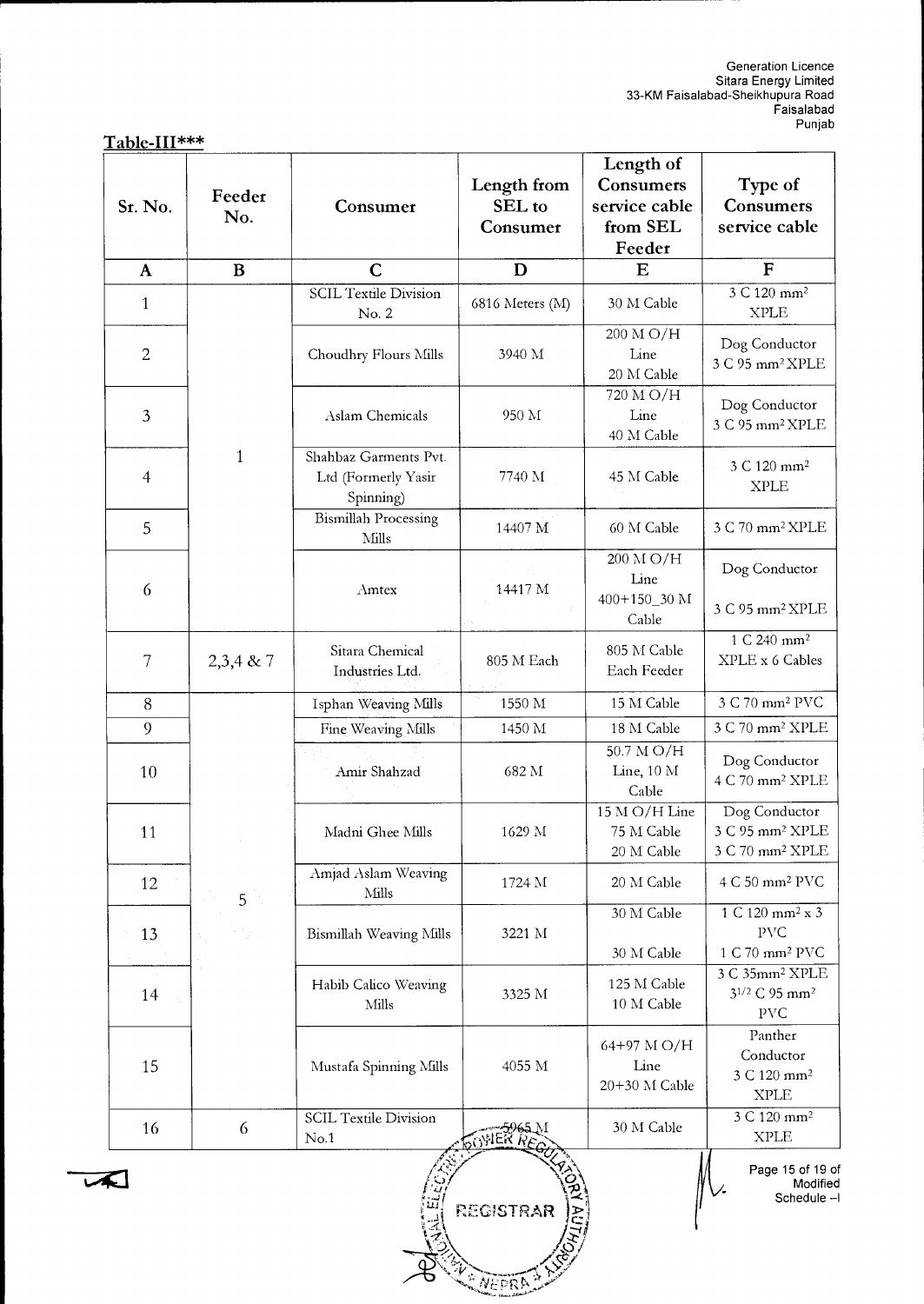|                          | Feeder         |                                                        | Consumer                                    | <b>Contractual Relationship</b> |                                          |  |
|--------------------------|----------------|--------------------------------------------------------|---------------------------------------------|---------------------------------|------------------------------------------|--|
| Sr. No.                  | No.            | Consumer                                               | <b>Relationship with</b><br><b>SEL</b>      | Consumer<br>& SPP               | Consumer<br>& FESCO                      |  |
| A                        | B              | $\mathbf C$                                            | D                                           | Ε                               | F                                        |  |
|                          |                |                                                        | Associated Company,                         |                                 |                                          |  |
| 1                        |                | SCIL Textile Division No. 2                            | Common Director Ship                        | Agreement                       | None                                     |  |
| $\overline{2}$           |                | Choudhry Flours Mills                                  | No association with SEL                     | Agreement                       | None                                     |  |
| 3                        |                | Aslam Chemicals                                        | No association with SEL                     | Agreement                       | None                                     |  |
| $\overline{\mathcal{A}}$ | $\mathbf{1}$   | Shahbaz Garments Pvt. Ltd<br>(Formerly Yasir Spinning) | No association with SEL                     | Agreement                       | None                                     |  |
| 5                        |                | <b>Bismillah Processing Mills</b>                      | No association with SEL                     | Agreement                       | None                                     |  |
| 6                        |                | Amtex                                                  | No association with SEL                     | Agreement                       | 996 KW load<br>sanctioned<br>from FESCO  |  |
| 7                        | $2,3,4$ &<br>7 | Sitara Chemical Industries<br>Ltd.                     | Associated Company,<br>Common Director Ship | Agreement                       | 8000 KW load<br>sanctioned<br>from FESCO |  |
| 8                        |                | Isphan Weaving Mills                                   | No association with SEL                     | Agreement                       | None                                     |  |
| 9                        |                | Fine Weaving Mills                                     | No association with SEL                     | Agreement                       | None                                     |  |
| 10                       |                | Amir Shahzad                                           | No association with SEL                     | Agreement                       | None                                     |  |
| 11                       |                | Madni Ghee Mills                                       | No association with SEL                     | Agreement                       | None                                     |  |
| 12                       | 5              | Amjad Aslam Weaving<br>Mills                           | No association with SEL                     | Agreement                       | None                                     |  |
| 13                       |                | Bismillah Weaving Mills                                | No association with SEL                     | Agreement                       | None                                     |  |
| 14                       |                | Habib Calico Weaving<br>Mills                          | No association with SEL                     | Agreement                       | None                                     |  |
| 15                       |                | Mustafa Spinning Mills                                 | No association with SEL                     | Agreement                       | None                                     |  |
| 16                       | 6              | <b>SCIL Textile Division</b><br>No.1                   | Associated Company,<br>Common Director Ship | Agreement                       | None                                     |  |

Table-IV\*\*\*\*





No.1

K

Page 16 of 19 of Modified Schedule —1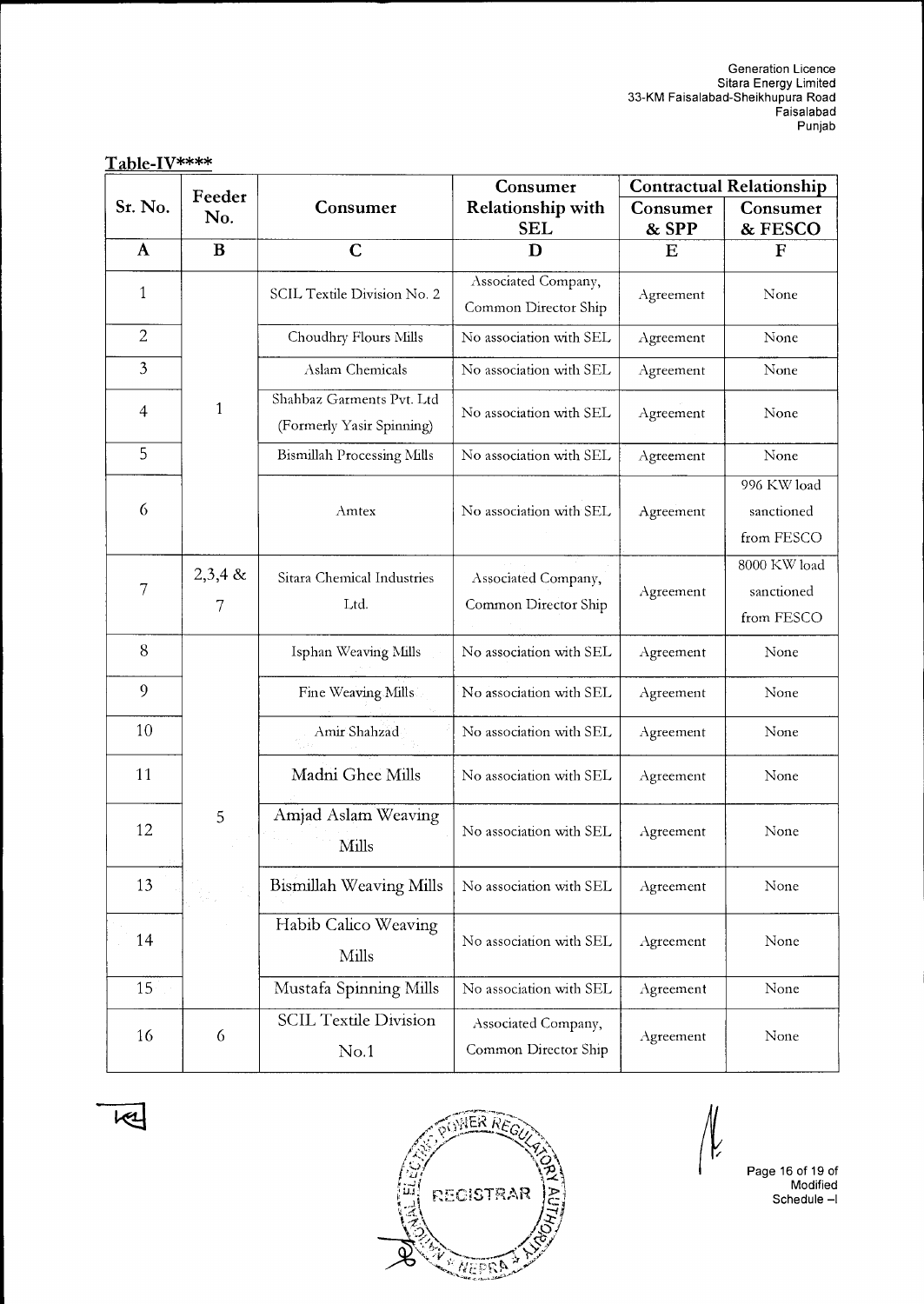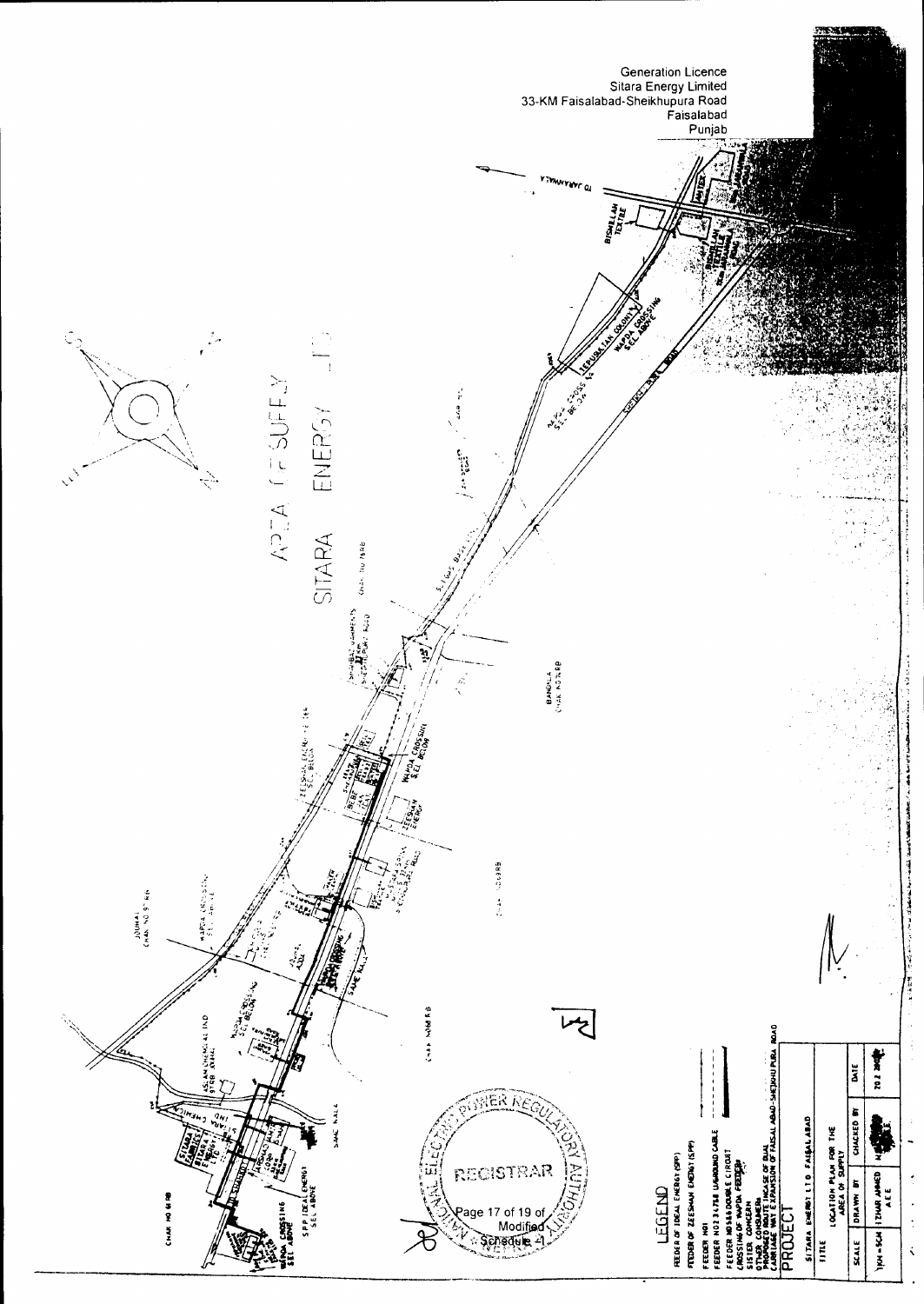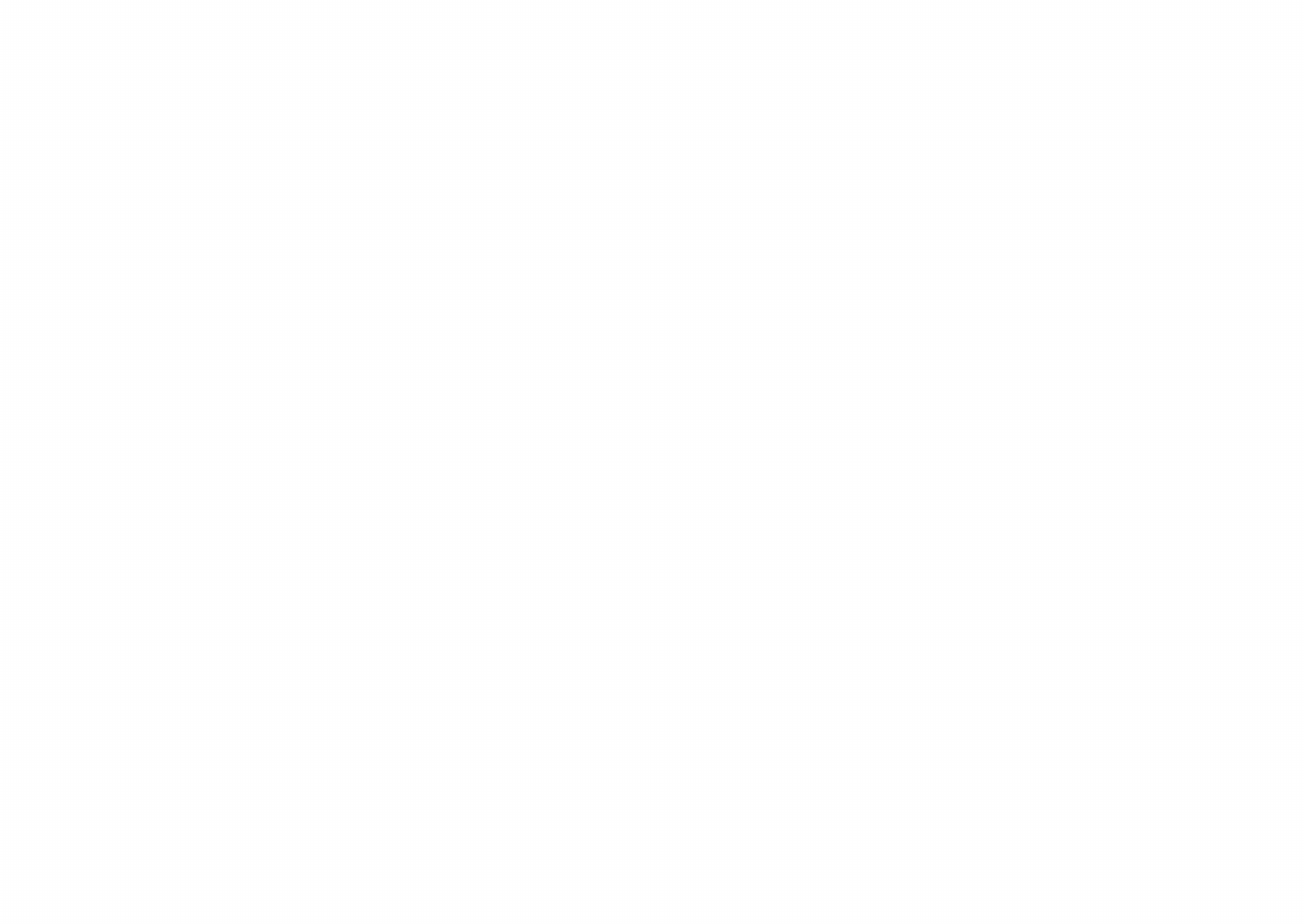Generation Licence Sitara Energy Limited 33-KM Faisalabad-Sheikhupura Road Faisalabad Punjab

# **SCHEDULE-II (Modified)**

The Installed/ISO Capacity (MW), De-Rated Capacity At Mean Site Conditions (MW), Auxiliary Consumption (MW) and the Net Capacity At Mean Site Conditions (MW) of the Generation Facilities of Licensee is given in this Schedule





Page 1 of 2 of Modified Schedule-II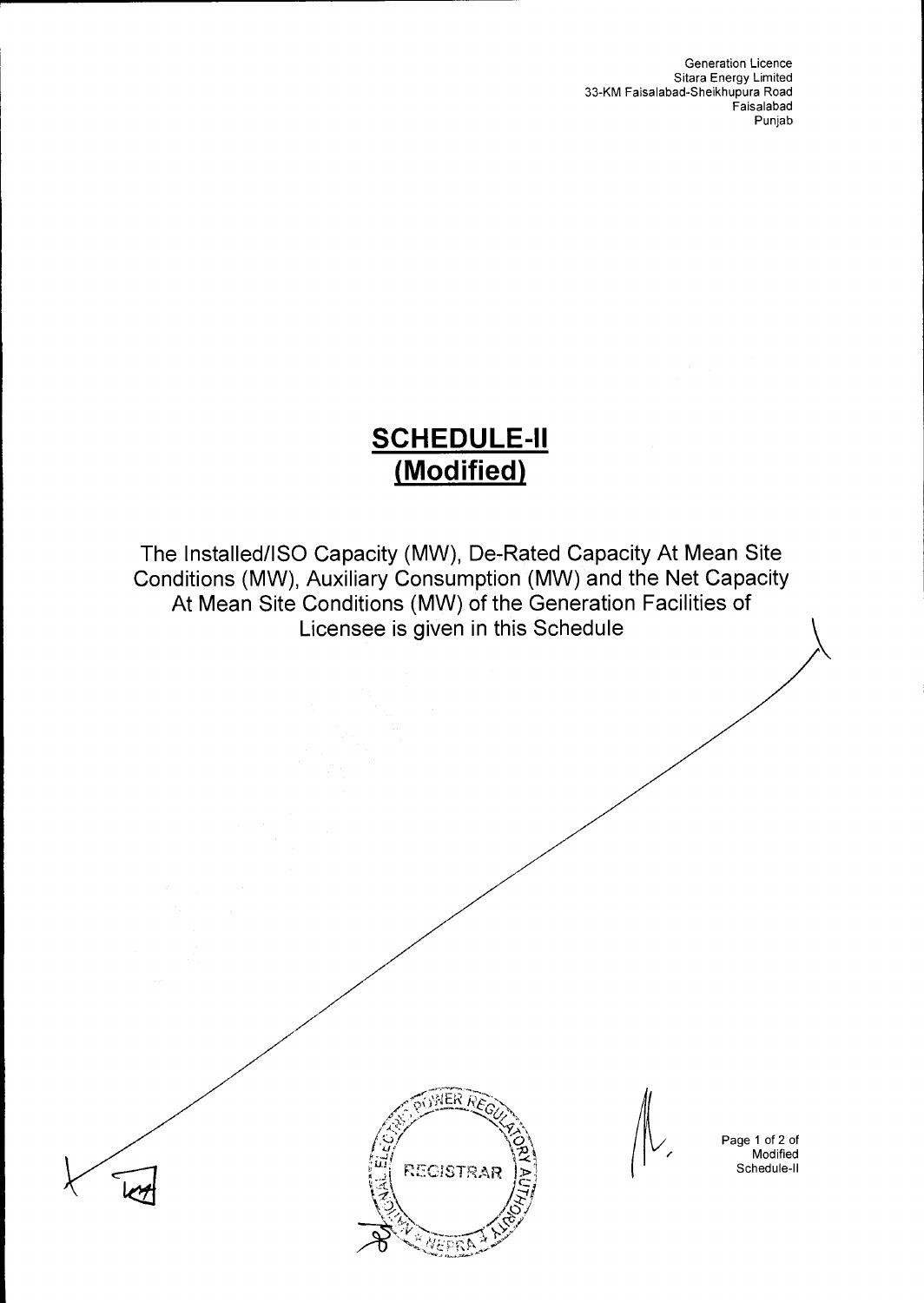Generation Licence Sitara Energy Limited 33-KM Faisalabad-Sheikhupura Road Faisalabad Punjab

# **SCHEDULE-II**

| 1 <sub>1</sub> | <b>Installed Capacity Gross ISO</b>      | 49.15 MW |
|----------------|------------------------------------------|----------|
| 2.             | Derated Capacity at Mean Site Conditions | 42.40 MW |
| 3.             | <b>Auxiliary Consumption</b>             | 01.40 MW |
| 4.             | Net Capacity of the Plant                | 41.00 MW |

### **Note**

All the above figures are indicative as provided by the Licensee. The Net Capacity available to FESCO/CPPA<sup>\*</sup> for dispatch will be determined through procedure(s) contained in the Bi-lateral Agreement(s), Grid Code or any other applicable document(s).

111,

 $50$ YNER

REC4STRAR

 $\hat{S}^{\lambda}_{\mathbf{D}}$ 

*wry*  **industrial** 

• Central Power Purchasing Agency of National Transmission and Despatch Company Limited

Page 2 of 2 of Modified Schedule-II

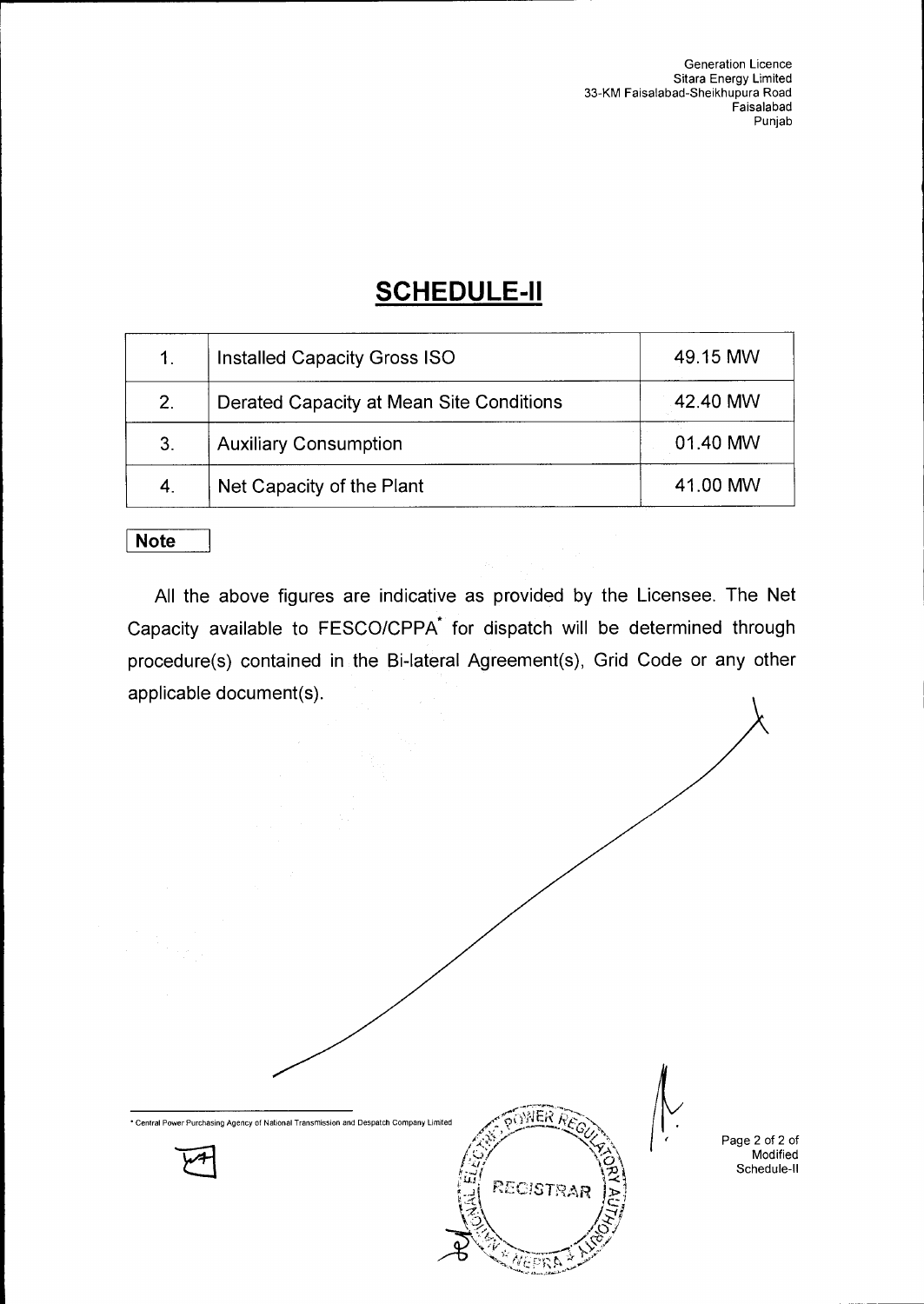### **National Electric Power Regulatory Authority**  (**NEPRA**)

### **Determination of Authority in the Matter of Licensee Proposed Modification (LPM) of Sitara Energy Limited (SEL)**

### **December 03 ,2013 Application No. LAG-41**

### **(A). Background**

(i). The Authority granted a Generation Licence (No. SGC/012/2002, dated January 02, 2002) to SEL (a Small Power Producer/SPP) for its RFO based Generation Facilities located at 33-KM Faisalabad-Sheikhupura Road, Faisalabad. Further, the Authority also allowed SEL supplying power to sixteen (16) Bulk Power Consumers/BPCs.

(ii). Later on, in the year 2004 SEL informed the Authority about its plan to replace existing RFO/HFO Engines with Gas Engines while keeping RFO/HFO engines as standby. The Authority considered the matter in its Regulatory Meeting held on August 17, 2004 and gave its no objection to the proposed modification however, decided that the modification in the Generation Licence would be issued only after exact new capacity is communicated by SEL. The Authority also deiced that the standby capacity of SEL would not form part of Installed Capacity but would be mentioned separately.

(iii). SEL in February 2008 informed NEPRA that its plan of replacing RFO/HFO Gas Engines was in advance stage and as soon as the same is completed, NEPRA would be informed with complete details of the gas engines. SEL further informed that it has started supplying 20.00  $\pm$  5.00 MW power to FESCO. The matter of supplying power by SEL to FESCO is being considered 2002. by the Authority through separate proceedings under NEPRA (Fines) Rules,  $\pi$ , wiek  $Re$ , •:` " n ,Y,k-', .

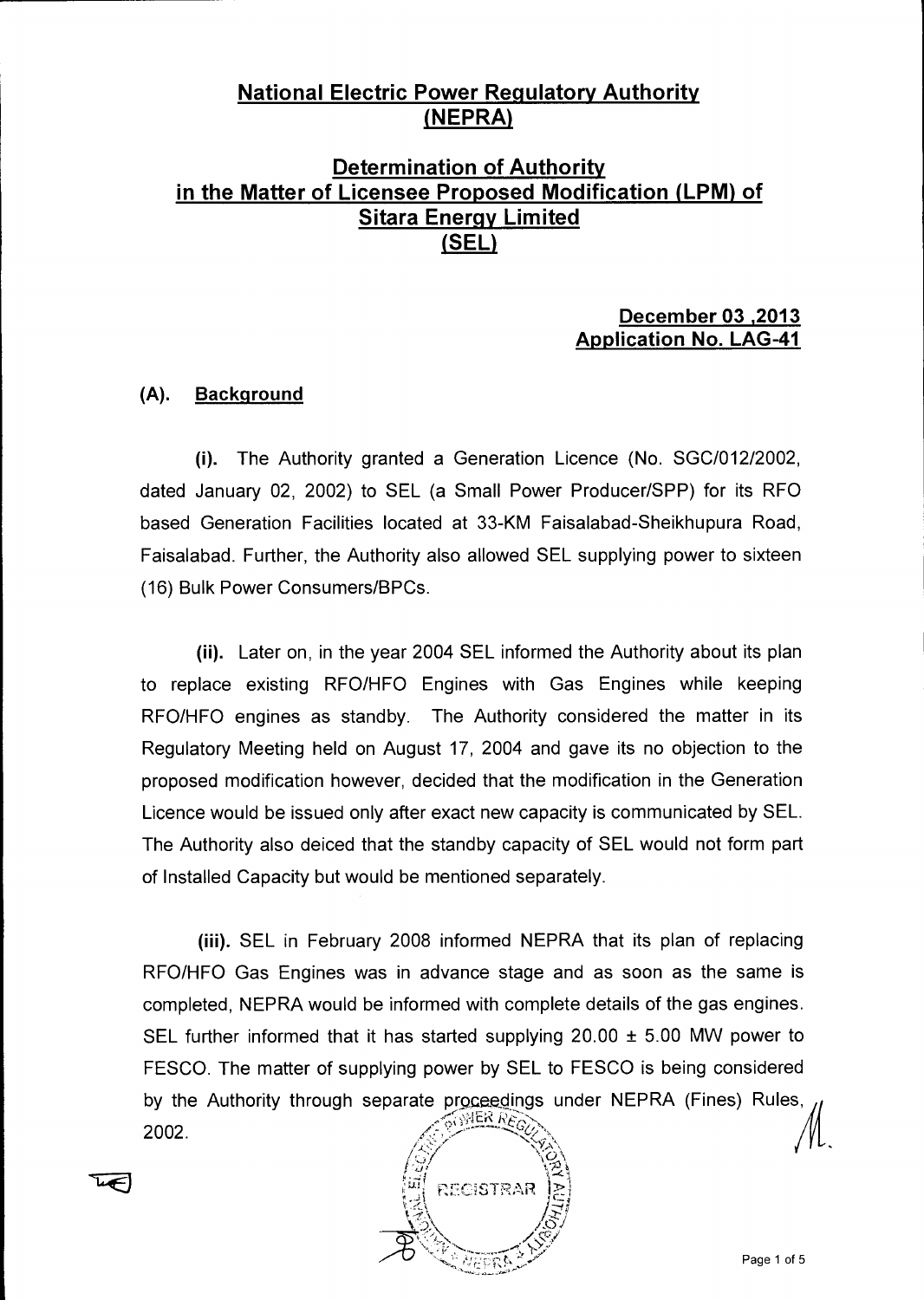**(iv).** SEL in October 2009 informed NEPRA about completion of the work related to installation of Gas Engines. SEL further informed that now Installed Capacity stands increased to 85.14 MW (consisting of 47.68 MW of RFO/HFO based Engines + 37.46 MW of Gas based Engines). Due to the communicated changes, SEL was directed for providing the complete details of the new installed Gas Engines and power being supplied to FESCO. SEL through its letter of July 05, 2010 submitted the details of newly installed equipment and also provided the detail of agreement executed with FESCO for supply of RFO/HFO based electricity. The Authority considered the matter in its Regulatory Meeting (RM-11-434), dated September 08, 2011 and directed SEL for filing afresh LPM due to change in installed Capacity.

#### **(B). Communication of LPM**

(i). SEL submitted the LPM through its letter of October 19, 2011 however SEL withdrew the submitted LPM through its letter dated October 31, 2011. SEL resubmitted the LPM on the same day (i.e. October 31, 2011), restricting its installed capacity to 49.15 MW, in accordance with Regulation 10 (2) of the NEPRA Licensing (Application & Modification Procedure) Regulations 1999 (the Regulations),. The communicated LPM not only requested for changes made in its installed capacity but also included FESCO as a Power Purchaser with whom SEL had executed an agreement for supply of power.

(ii). SEL in the "Text of the proposed Modification" submitted that according to the existing Generation Licence out of its eight (08) RFO/HFO based engines only five (0-5) would be retained. Further that additional eight (08) Gas Engines have been installed which have increased the total Installed Capacity from 47.68 MW to 49.15 MW. In addition to the capacity addition, SEL also requested that FESCO may be added as a Power Purchaser of SEL.

#### **(C). Processing of LPM**

(i). After completion of all the required information as stipulated under the Regulation 10 (2) and 10 (3) of the Regulations by SEL, the Registrar accepted the LPM as required under the Regulation 10 (4) of the Regulations.

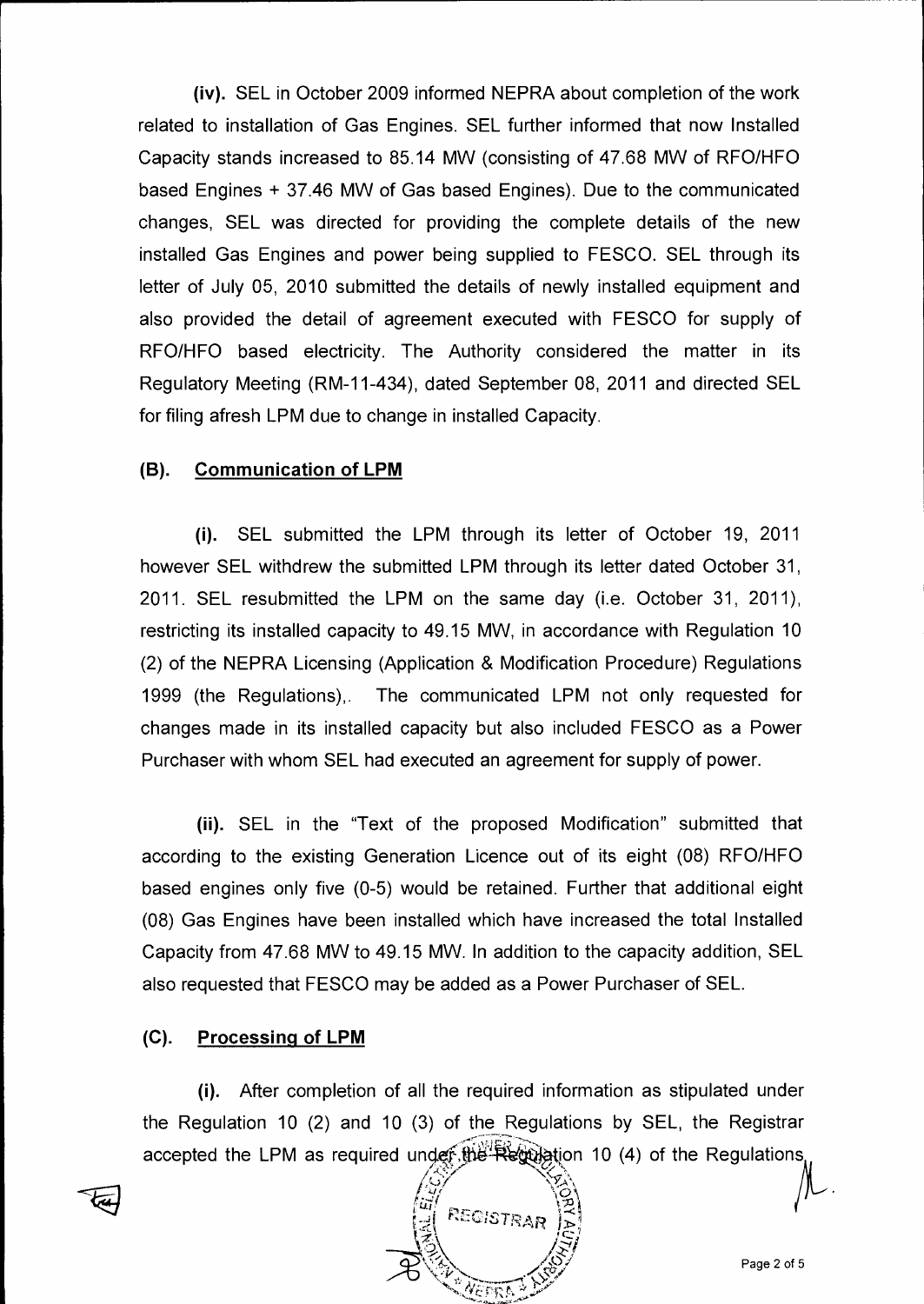and submitted the same for the consideration of the Authority. The Authority finally admitted the LPM of September 06, 2012 for further processing.

**(ii).** A Notice about the Communicated LPM was published in the Newspapers of October 13, 2012, seeking comments from general public in favor or against the proposed LPM. Apart from the notice in the press, separate notices were also sent to experts, government ministries and representative organizations etc. inviting their views and comments.

### **(D). Comments of Stakeholders**

(i). In response to the above published notice of LPM in the press and subsequent correspondences made with other stakeholders, NEPRA received comments from eight (08) stakeholders. These included Shahbaz Garments (Pvt.) Limited, Spinning Unit (SGPL), The Faisalabad Chamber of Commerce & Industry (TFCoC&I), Central Power Purchasing Agency (CPPA) of National Transmission and Desptach Company Limited (NTDC), Pride Spinning Mills (Pvt.) Limited (PSMPL), Kausar Processing Industries (Pvt.) Limited (KPIPL), NAGRA Spinning Mills (Pvt.) Limited (NSML), Habib Haseeb Spinning Mills (Pvt.) Limited (HHSMPL) and FESCO. The salient points of the comments offered by the above mentioned stakeholders are summarized in the following paragraphs:-

- (a). SGPL supported the LPM by saying that they are getting uninterrupted and smooth power from SEL through FESCO and hoped that a long term arrangement between FESCO and SEL will be allowed;
- (b). TFCoC&I strongly recommended to NEPRA to allow SEL the required modification;
- (c). CPPA expressed its no reservation on the LPM;

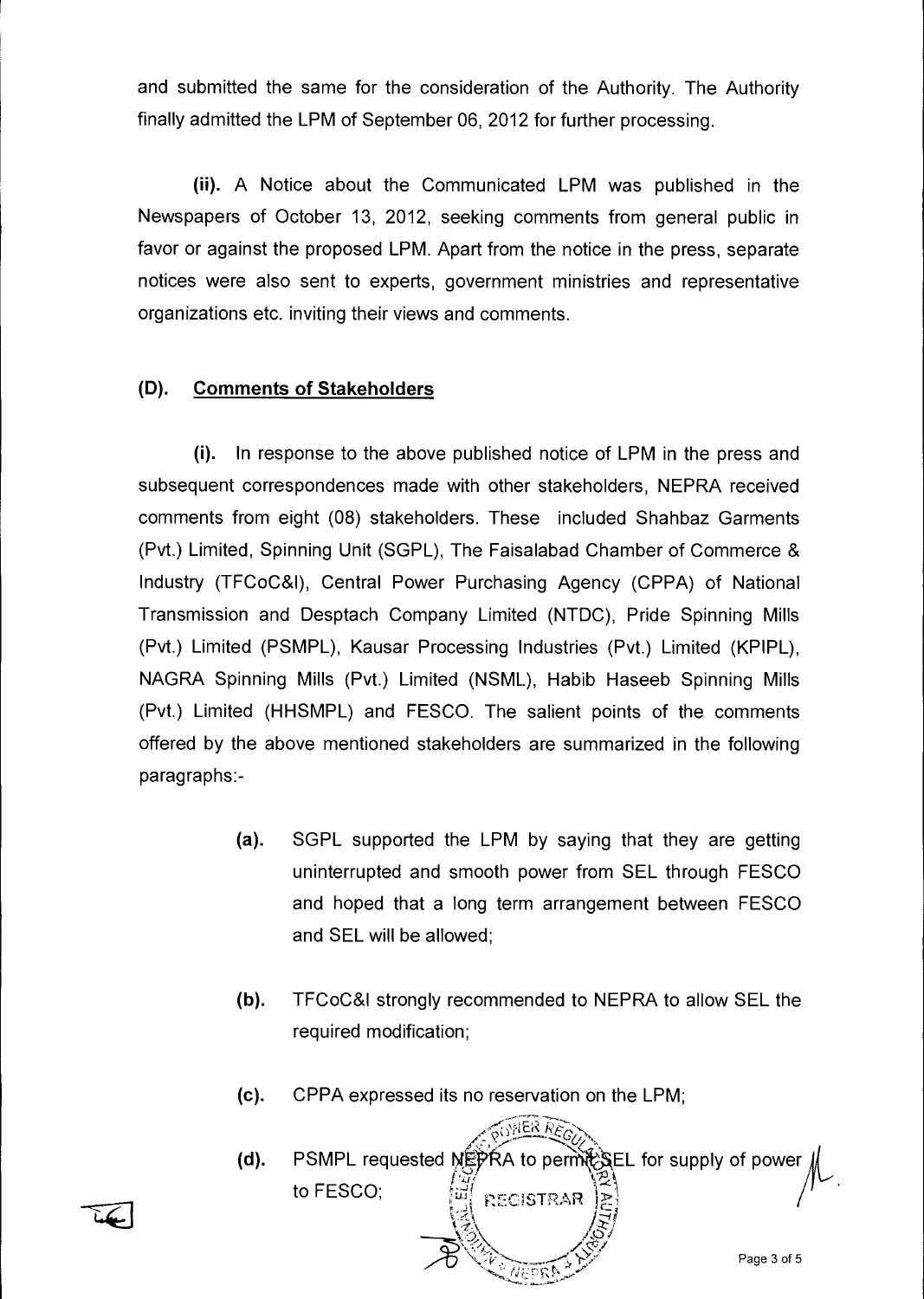- (e). KPIPL requested to allow SEL supplying to FESCO;
- (f). NSML strongly recommended to modify the Generation Licence of SEL to include FESCO as a Power Purchaser;
- (g). HHSMPL recommended that SEL be allowed supplying to FESCO through the submitted modification for Generation Licence;
- (h). FESCO submitted that NEPRA has already turned down the 9.00 MW Power Acquisition Request (PAR) in case of Kohinoor Power Company Limited (KPCL). The PAR was rejected in light of latest Policy of Government that "no generation by upcoming projects based on oil was to be allowed". SEL is also oil (HFO) based power plant with high Tariff of Rs. 20/kWh (approx). FESCO is not in position to comment in the presence of decision of Government of Pakistan (GoP) and subsequent step taken by regulator in case of rejection of PAR of KPCL. The fate of the pending PAR in case of SEL hopefully will not be different from KPCL being policy matter. FESCO therefore is of the view that proposed modification in the license of SEL, regarding including FESCO as Power Purchaser, will not have implementation use if NEPRA, as per Government Policy, has decided to reject the PAR of oil based power plants.

**(ii).** The above comments of the stakeholders were examined and found to be supportive of the communicated LPM except FESCO which raised the issue that GoP had in principle decided not to purchase any power from RFO based generation facilities. Later on, GoP reviewed its earlier decision and decided to allow DISCOs to continue purchasing electrical power from such facilities. In view of this, the LPM was processed and the Authority considered the same in its Regulatory Meeting  $(RW-12-731)$ ;  $K\epsilon M$  on December 26, 2012.